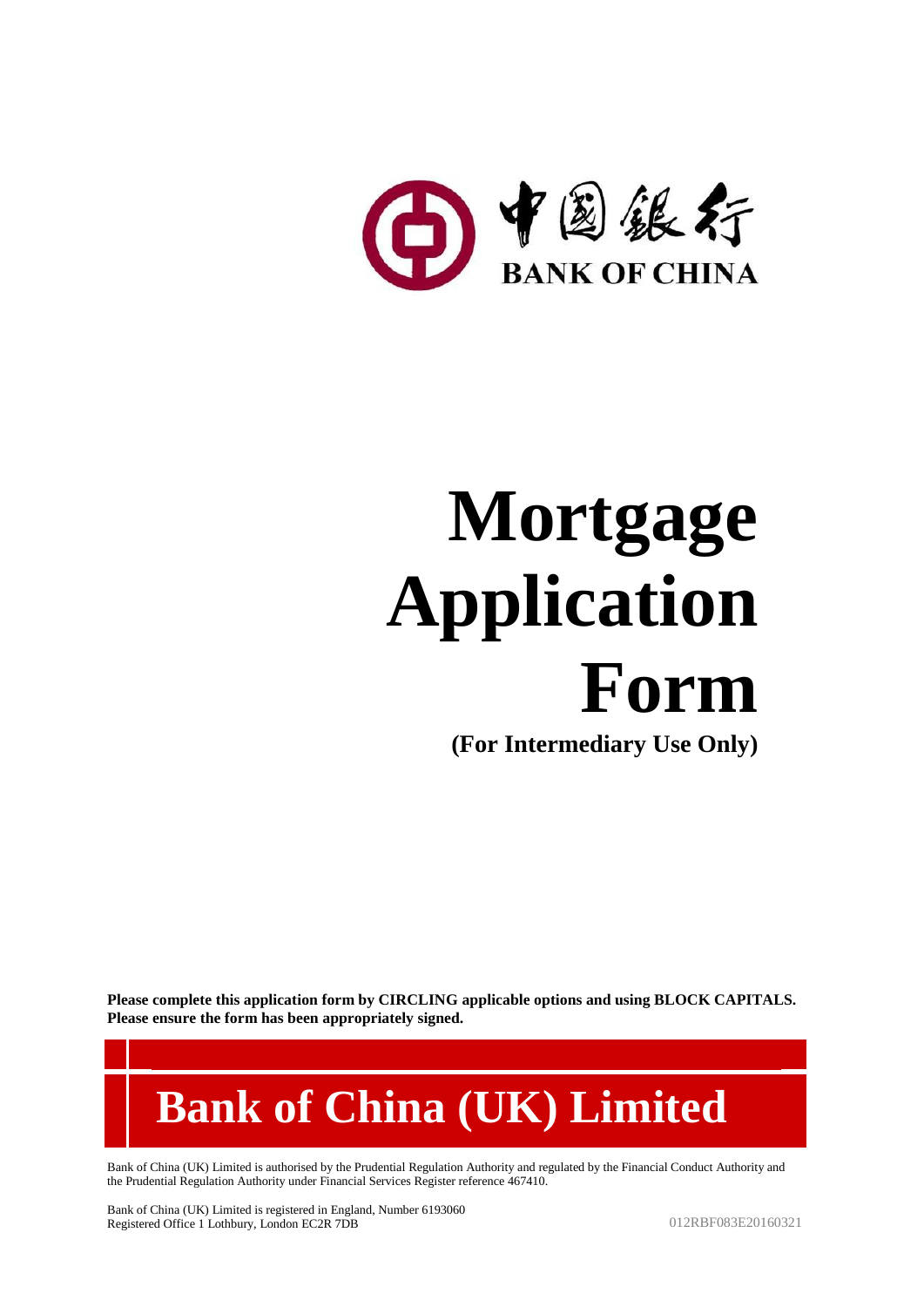# **PERSONAL DETAILS (FIRST APPLICANT)**

| Number of Applicants                         |                                                                                    |                      |                                                                                                                        |
|----------------------------------------------|------------------------------------------------------------------------------------|----------------------|------------------------------------------------------------------------------------------------------------------------|
| Title                                        | $Mr / Mrs / Miss / Ms / Other$ :                                                   |                      |                                                                                                                        |
| Surname                                      |                                                                                    |                      |                                                                                                                        |
| Forenames                                    |                                                                                    |                      |                                                                                                                        |
| Date of Birth                                |                                                                                    |                      |                                                                                                                        |
| Intended retirement age                      |                                                                                    |                      |                                                                                                                        |
| Nationality                                  |                                                                                    |                      |                                                                                                                        |
| Country of Residence                         |                                                                                    |                      |                                                                                                                        |
| Residency status                             | British Citizen / Indefinite / Work Permit / Post Study / Other:                   |                      |                                                                                                                        |
| Current address                              |                                                                                    |                      |                                                                                                                        |
|                                              |                                                                                    |                      |                                                                                                                        |
|                                              |                                                                                    | Postcode             |                                                                                                                        |
| Years/Months at this address                 | years                                                                              | months               |                                                                                                                        |
| Home Tel number                              |                                                                                    |                      | To ensure we carry out your instructions correctly, to help us                                                         |
| Other Contact number                         |                                                                                    |                      | continually improve our service and in the interest of<br>security, we may monitor and/or record your telephone calls, |
| E-mail Address                               |                                                                                    |                      | e-messages, emails and other communications with us.                                                                   |
|                                              | Please only supply your email address if you wish to be contacted by us via email. |                      |                                                                                                                        |
| Preferred contact method                     | Home No. / Other No. / E-mail / No Preference                                      |                      |                                                                                                                        |
| Previous addresses                           |                                                                                    |                      |                                                                                                                        |
| (If less than 3 years<br>at current address) |                                                                                    |                      |                                                                                                                        |
|                                              |                                                                                    | Postcode             |                                                                                                                        |
| Years/Months at this address                 | years                                                                              | months               |                                                                                                                        |
| <b>Marital Status</b>                        | Single / Married / Civil Partnership / Widowed / Divorced / Other:                 |                      |                                                                                                                        |
| Dependants (Name and age)                    |                                                                                    |                      |                                                                                                                        |
|                                              |                                                                                    |                      |                                                                                                                        |
| <b>Residential Status</b>                    |                                                                                    |                      |                                                                                                                        |
| <b>Residential Status</b>                    | Home Owner / Tenant / Living with Parents / Other                                  |                      |                                                                                                                        |
| <b>For Home Owner:</b>                       | Is this property to be sold?                                                       | Yes / No             |                                                                                                                        |
|                                              | What is the expected selling price of your property?                               | $\pmb{\mathfrak{L}}$ |                                                                                                                        |
|                                              | Is the property mortgaged?                                                         | Yes / No             |                                                                                                                        |
|                                              | Mortgage outstanding amount?                                                       |                      |                                                                                                                        |
| <b>For Tenant:</b>                           | Rent per month                                                                     | $\pmb{\mathfrak{L}}$ |                                                                                                                        |
| <b>For Living With Parents:</b>              | Rent per month                                                                     | $\pmb{\mathfrak{L}}$ |                                                                                                                        |
| For Other:                                   | Rent per month                                                                     | $\pmb{\mathfrak{L}}$ |                                                                                                                        |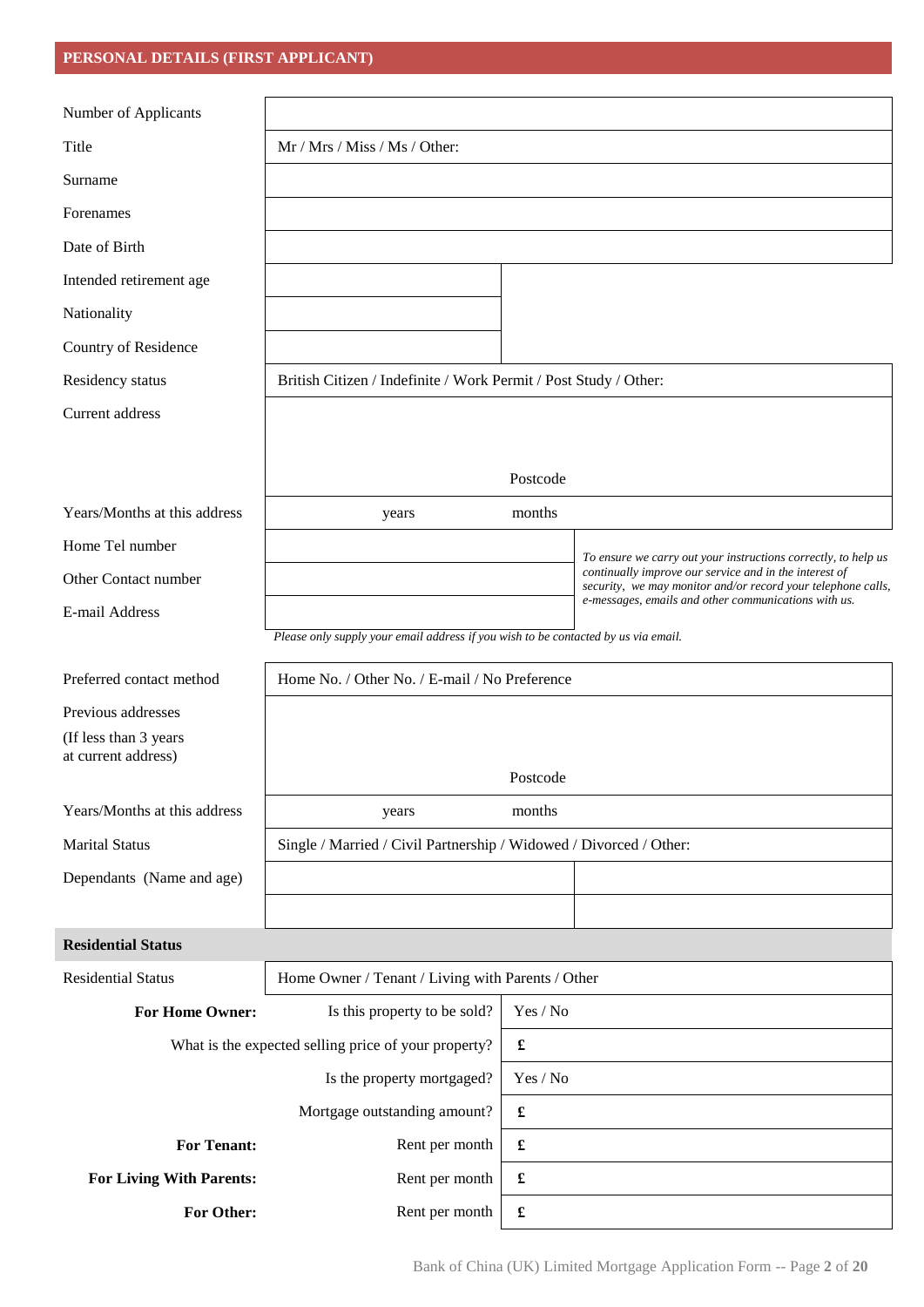| <b>Bank Details:</b>                                                                                                  |  |  |
|-----------------------------------------------------------------------------------------------------------------------|--|--|
| Bank Name                                                                                                             |  |  |
| Length of time you have had the account                                                                               |  |  |
| <b>Credit History</b>                                                                                                 |  |  |
| During the last 3 years, have you ever been in arrears with your mortgage/rent payments?                              |  |  |
| Any past, present, adverse credit history, county court judgments, bankruptcy<br>or had a property repossessed before |  |  |

| <b>Employment Status</b>                                                                     | Employed / Self-Employed                                                                     |                                                 |
|----------------------------------------------------------------------------------------------|----------------------------------------------------------------------------------------------|-------------------------------------------------|
|                                                                                              |                                                                                              |                                                 |
| If you are employed:                                                                         | <b>Employment Type</b>                                                                       | Permanent / Probationary / Contract / Temporary |
|                                                                                              | Job title                                                                                    |                                                 |
|                                                                                              | Job nature                                                                                   |                                                 |
|                                                                                              | Years of employment                                                                          |                                                 |
|                                                                                              | Employer name                                                                                |                                                 |
|                                                                                              | Employer address                                                                             |                                                 |
|                                                                                              | Gross annual income                                                                          | $\pmb{\mathfrak{L}}$                            |
|                                                                                              | Other Income before tax: (e.g. Rental, Bonus)                                                | £                                               |
|                                                                                              | How are you paid?                                                                            | Direct to bank / Cash / Cheque                  |
|                                                                                              | Please give, if any,<br>further information to<br>assist us in assessing<br>your application |                                                 |
| If you are self-employed:                                                                    | Nature of Business                                                                           |                                                 |
|                                                                                              | Year of establishment                                                                        |                                                 |
|                                                                                              | Are you a                                                                                    | Director / Partner / Sole Trader                |
|                                                                                              | Gross Personal Annual Income                                                                 | $\pmb{\mathfrak{L}}$                            |
|                                                                                              | Other Income before tax (e.g. Rental, Bonus)                                                 | $\pmb{\mathfrak{L}}$                            |
|                                                                                              | Accountant name                                                                              |                                                 |
| Accountant address                                                                           |                                                                                              |                                                 |
| Accountant contact<br>number                                                                 |                                                                                              |                                                 |
| Please give, if any,<br>further information to<br>assist us in assessing<br>your application |                                                                                              |                                                 |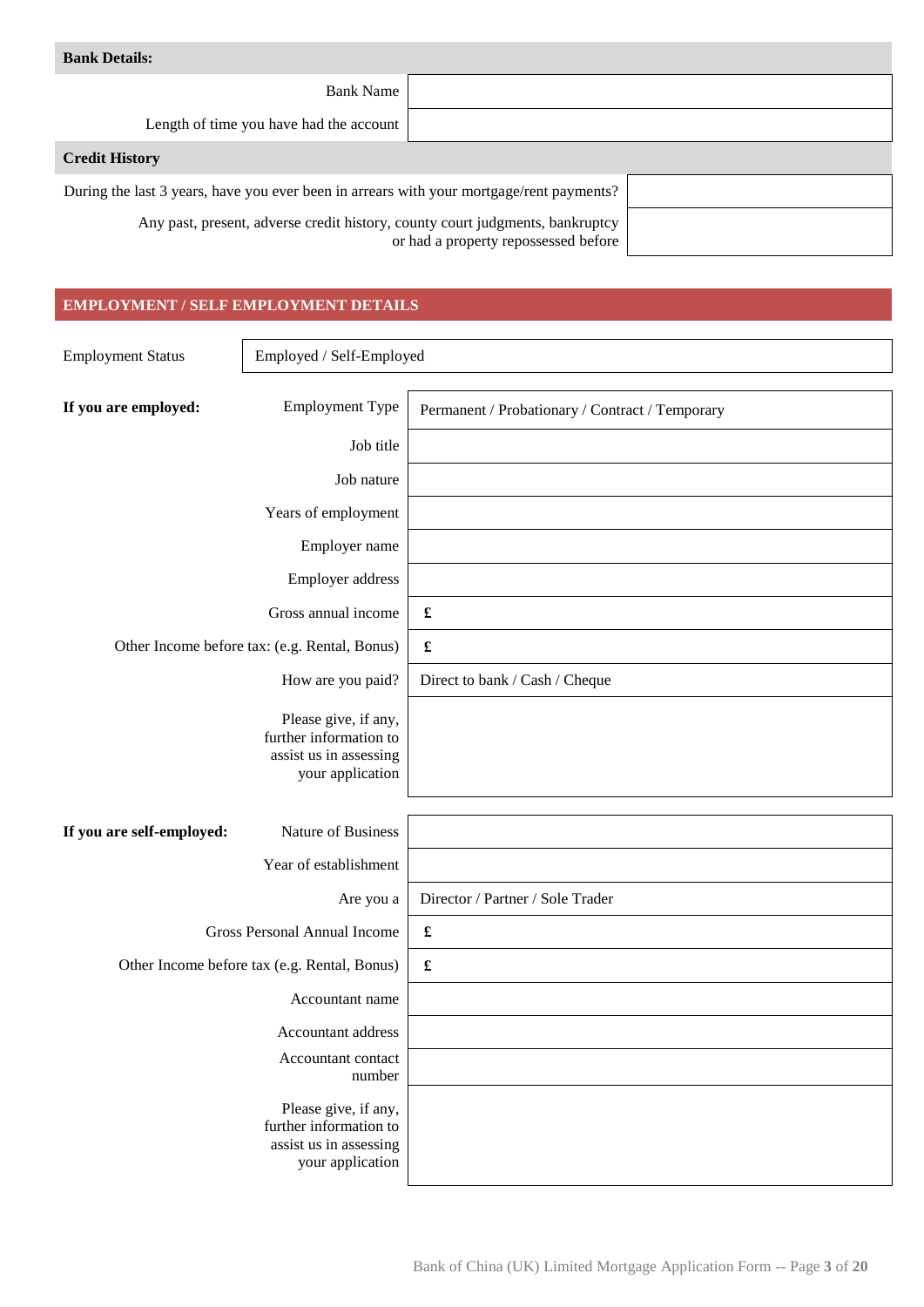# **PERSONAL DETAILS (SECOND APPLICANT)**

| Relationship with First Applicant            |                                                                                    |                      |                                                                                                                    |
|----------------------------------------------|------------------------------------------------------------------------------------|----------------------|--------------------------------------------------------------------------------------------------------------------|
| Title                                        | Mr / Mrs / Miss / Ms / Other:                                                      |                      |                                                                                                                    |
| Surname                                      |                                                                                    |                      |                                                                                                                    |
| Forenames                                    |                                                                                    |                      |                                                                                                                    |
| Date of Birth                                |                                                                                    |                      |                                                                                                                    |
| Intended retirement age                      |                                                                                    |                      |                                                                                                                    |
| Nationality                                  |                                                                                    |                      |                                                                                                                    |
| Country of Residence                         |                                                                                    |                      |                                                                                                                    |
| Residency status                             | British Citizen / Indefinite / Work Permit / Post Study / Other:                   |                      |                                                                                                                    |
| Current address                              |                                                                                    |                      |                                                                                                                    |
|                                              |                                                                                    |                      |                                                                                                                    |
|                                              |                                                                                    | Postcode             |                                                                                                                    |
| Years/Months at this address                 | years                                                                              | months               |                                                                                                                    |
| Home Tel number                              |                                                                                    |                      | To ensure we carry out your instructions correctly, to help                                                        |
| Other Contact number                         |                                                                                    |                      | us continually improve our service and in the interest of<br>security, we may monitor and/or record your telephone |
| E-mail Address                               |                                                                                    |                      | calls, e-messages, emails and other communications with<br>us.                                                     |
|                                              | Please only supply your email address if you wish to be contacted by us via email. |                      |                                                                                                                    |
| Preferred contact method                     | Home No. / Other No. / E-mail / No Preference                                      |                      |                                                                                                                    |
| Previous addresses                           |                                                                                    |                      |                                                                                                                    |
| (If less than 3 years<br>at current address) |                                                                                    |                      |                                                                                                                    |
|                                              |                                                                                    | Postcode             |                                                                                                                    |
| Years/Months at this address                 | years                                                                              | months               |                                                                                                                    |
| <b>Marital Status</b>                        | Single / Married / Civil Partnership / Widowed / Divorced / Other:                 |                      |                                                                                                                    |
| Dependants (Name and age)                    |                                                                                    |                      |                                                                                                                    |
|                                              |                                                                                    |                      |                                                                                                                    |
| <b>Residential Status</b>                    |                                                                                    |                      |                                                                                                                    |
| <b>Residential Status</b>                    | Home Owner / Tenant / Living with Parents / Other                                  |                      |                                                                                                                    |
| For Home Owner:                              | Is this property to be sold?                                                       | Yes / No             |                                                                                                                    |
|                                              | What is the expected selling price of your property?                               | £                    |                                                                                                                    |
|                                              | Is the property mortgaged?                                                         | Yes / No             |                                                                                                                    |
|                                              | Mortgage outstanding amount?                                                       | $\pmb{\mathfrak{L}}$ |                                                                                                                    |
| <b>For Tenant:</b>                           | Rent per month                                                                     | $\pmb{\mathfrak{L}}$ |                                                                                                                    |
| <b>For Living With Parents:</b>              | Rent per month                                                                     | $\pmb{\mathfrak{L}}$ |                                                                                                                    |
| For Other:                                   | Rent per month                                                                     | £                    |                                                                                                                    |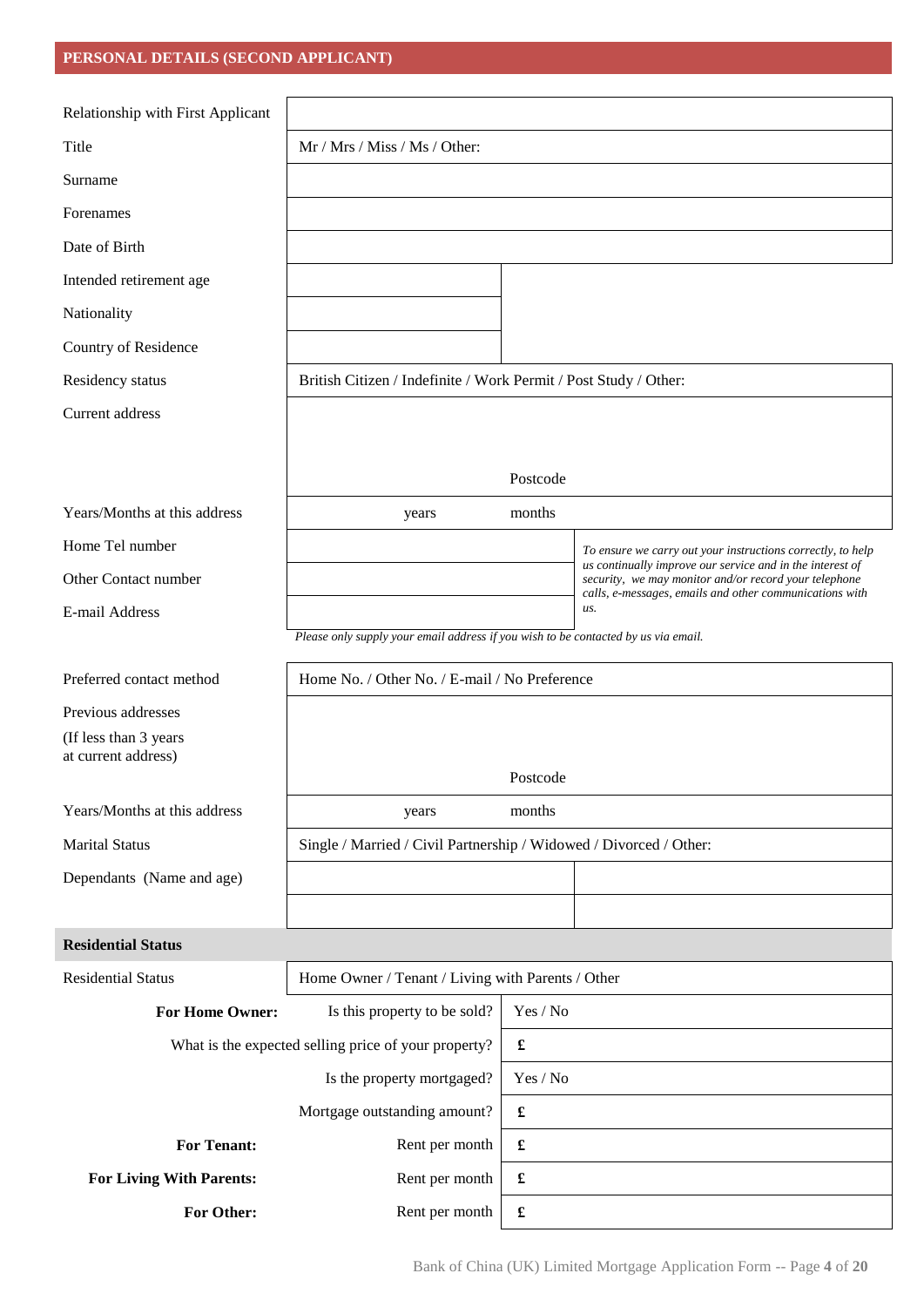| Dalik Details.                                                                                                        |  |  |
|-----------------------------------------------------------------------------------------------------------------------|--|--|
| <b>Bank Name</b>                                                                                                      |  |  |
| Length of time you have had the account                                                                               |  |  |
| <b>Credit History</b>                                                                                                 |  |  |
| During the last 3 years, have you ever been in arrears with your mortgage/rent<br>payments?                           |  |  |
| Any past, present, adverse credit history, county court judgments, bankruptcy<br>or had a property repossessed before |  |  |

| <b>Employment Status</b>                                                                        | Employed / Self-Employed                                                                        |                                                             |
|-------------------------------------------------------------------------------------------------|-------------------------------------------------------------------------------------------------|-------------------------------------------------------------|
|                                                                                                 |                                                                                                 |                                                             |
| If you are employed:                                                                            | <b>Employment Type</b>                                                                          | Permanent / Probationary / Part Time / Contract / Temporary |
|                                                                                                 | Job title                                                                                       |                                                             |
|                                                                                                 | Job nature                                                                                      |                                                             |
|                                                                                                 | Years of employment                                                                             |                                                             |
|                                                                                                 | Employer name                                                                                   |                                                             |
|                                                                                                 | Employer address                                                                                |                                                             |
|                                                                                                 | Gross annual income                                                                             | £                                                           |
| Other Income before tax: (e.g. Rental, Bonus)                                                   |                                                                                                 | $\pmb{\mathfrak{L}}$                                        |
|                                                                                                 | How are you paid?                                                                               | Direct to bank / Cash / Cheque                              |
|                                                                                                 | Please give, if any,<br>further information<br>to assist us in<br>assessing your<br>application |                                                             |
| If you are self-employed:                                                                       | Nature of Business                                                                              |                                                             |
|                                                                                                 | Year of<br>establishment                                                                        |                                                             |
|                                                                                                 | Are you a                                                                                       | Director / Partner / Sole Trader                            |
|                                                                                                 | Gross Personal Annual Income                                                                    | $\pmb{\mathfrak{L}}$                                        |
| Other Income before tax (e.g. Rental, Bonus)                                                    |                                                                                                 | $\pmb{\mathfrak{L}}$                                        |
|                                                                                                 | Accountant name                                                                                 |                                                             |
| Accountant address                                                                              |                                                                                                 |                                                             |
| Accountant contact<br>number                                                                    |                                                                                                 |                                                             |
| Please give, if any,<br>further information<br>to assist us in<br>assessing your<br>application |                                                                                                 |                                                             |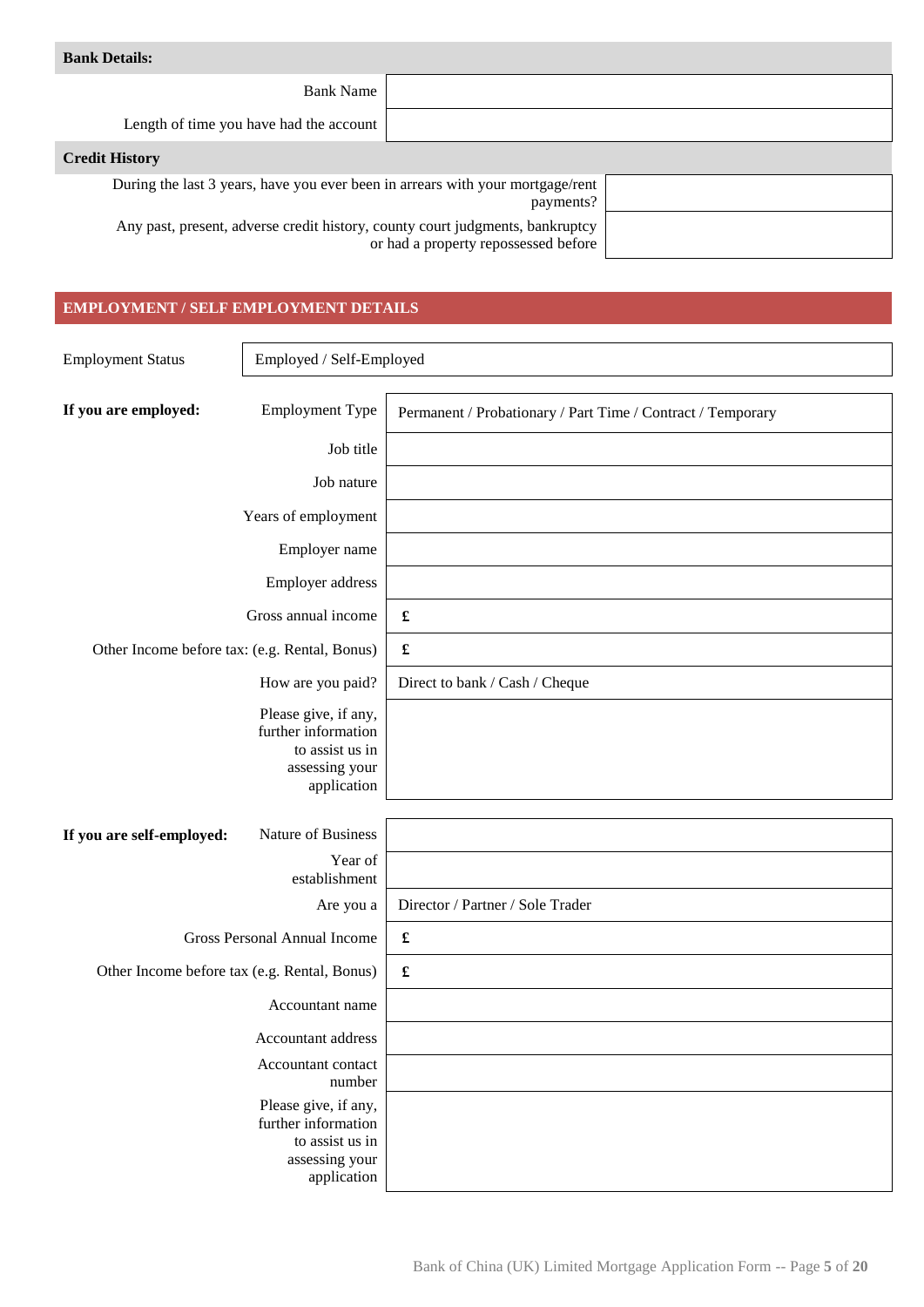# **PERSONAL DETAILS (THIRD APPLICANT)**

| Relationship with First Applicant            |                                                                                    |           |                                                                                                                                                                               |
|----------------------------------------------|------------------------------------------------------------------------------------|-----------|-------------------------------------------------------------------------------------------------------------------------------------------------------------------------------|
| Title                                        | Mr / Mrs / Miss / Ms / Other:                                                      |           |                                                                                                                                                                               |
| Surname                                      |                                                                                    |           |                                                                                                                                                                               |
| Forenames                                    |                                                                                    |           |                                                                                                                                                                               |
| Date of Birth                                |                                                                                    |           |                                                                                                                                                                               |
| Intended retirement age                      |                                                                                    |           |                                                                                                                                                                               |
| Nationality                                  |                                                                                    |           |                                                                                                                                                                               |
| Country of Residence                         |                                                                                    |           |                                                                                                                                                                               |
| Residency status                             | British Citizen / Indefinite / Work Permit / Post Study / Other:                   |           |                                                                                                                                                                               |
| Current address                              |                                                                                    |           |                                                                                                                                                                               |
|                                              |                                                                                    |           |                                                                                                                                                                               |
|                                              |                                                                                    | Postcode  |                                                                                                                                                                               |
| Years/Months at this address                 | years                                                                              | months    |                                                                                                                                                                               |
| Home Tel number                              |                                                                                    |           | To ensure we carry out your instructions correctly, to help                                                                                                                   |
| Other Contact number                         |                                                                                    |           | us continually improve our service and in the interest of<br>security, we may monitor and/or record your telephone<br>calls, e-messages, emails and other communications with |
| E-mail Address                               |                                                                                    |           | us.                                                                                                                                                                           |
|                                              | Please only supply your email address if you wish to be contacted by us via email. |           |                                                                                                                                                                               |
| Preferred contact method                     | Home No. / Other No. / E-mail / No Preference                                      |           |                                                                                                                                                                               |
| Previous addresses                           |                                                                                    |           |                                                                                                                                                                               |
| (If less than 3 years<br>at current address) |                                                                                    |           |                                                                                                                                                                               |
|                                              |                                                                                    | Postcode  |                                                                                                                                                                               |
| Years/Months at this address                 | years                                                                              | months    |                                                                                                                                                                               |
| <b>Marital Status</b>                        | Single / Married / Civil Partnership / Widowed / Divorced / Other:                 |           |                                                                                                                                                                               |
| Dependants (Name and age)                    |                                                                                    |           |                                                                                                                                                                               |
|                                              |                                                                                    |           |                                                                                                                                                                               |
| <b>Residential Status</b>                    |                                                                                    |           |                                                                                                                                                                               |
| <b>Residential Status</b>                    | Home Owner / Tenant / Living with Parents / Other                                  |           |                                                                                                                                                                               |
| <b>For Home Owner:</b>                       | Is this property to be sold?                                                       | Yes / No  |                                                                                                                                                                               |
|                                              | What is the expected selling price of your property?                               | £         |                                                                                                                                                                               |
|                                              | Is the property mortgaged?                                                         | Yes / No  |                                                                                                                                                                               |
|                                              | Mortgage outstanding amount?                                                       | £         |                                                                                                                                                                               |
| <b>For Tenant:</b>                           | Rent per month                                                                     | £         |                                                                                                                                                                               |
| <b>For Living With Parents:</b>              | Rent per month                                                                     | $\pounds$ |                                                                                                                                                                               |
| For Other:                                   | Rent per month                                                                     | $\pounds$ |                                                                                                                                                                               |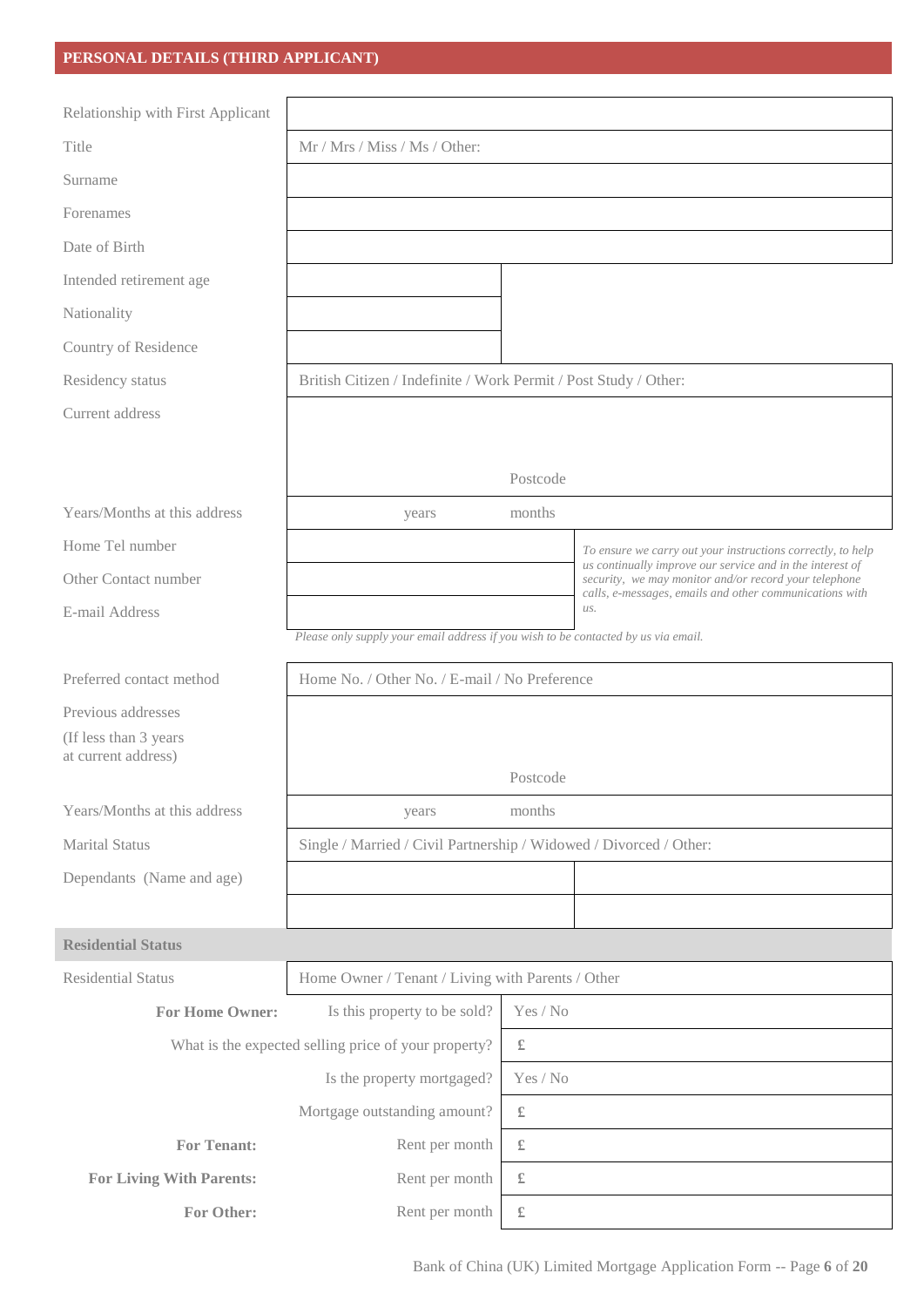| <b>Bank Details:</b>                                                                                                  |  |  |  |
|-----------------------------------------------------------------------------------------------------------------------|--|--|--|
| <b>Bank Name</b>                                                                                                      |  |  |  |
| Length of time you have had the account                                                                               |  |  |  |
| <b>Credit History</b>                                                                                                 |  |  |  |
| During the last 3 years, have you ever been in arrears with your mortgage/rent<br>payments?                           |  |  |  |
| Any past, present, adverse credit history, county court judgments, bankruptcy<br>or had a property repossessed before |  |  |  |

| <b>Employment Status</b>                                                                        | Employed / Self-Employed                                                                        |                                                             |
|-------------------------------------------------------------------------------------------------|-------------------------------------------------------------------------------------------------|-------------------------------------------------------------|
| If you are employed:                                                                            | <b>Employment Type</b>                                                                          | Permanent / Probationary / Part Time / Contract / Temporary |
|                                                                                                 | Job title                                                                                       |                                                             |
|                                                                                                 | Job nature                                                                                      |                                                             |
|                                                                                                 | Years of employment                                                                             |                                                             |
|                                                                                                 | Employer name                                                                                   |                                                             |
|                                                                                                 | Employer address                                                                                |                                                             |
|                                                                                                 | Gross annual income                                                                             | $\pounds$                                                   |
| Other Income before tax: (e.g. Rental, Bonus)                                                   |                                                                                                 | $\pounds$                                                   |
|                                                                                                 | How are you paid?                                                                               | Direct to bank / Cash / Cheque                              |
|                                                                                                 | Please give, if any,<br>further information<br>to assist us in<br>assessing your<br>application |                                                             |
| If you are self-employed:                                                                       | Nature of Business                                                                              |                                                             |
|                                                                                                 | Year of<br>establishment                                                                        |                                                             |
|                                                                                                 | Are you a                                                                                       | Director / Partner / Sole Trader                            |
|                                                                                                 | Gross Personal Annual Income                                                                    | $\pounds$                                                   |
| Other Income before tax (e.g. Rental, Bonus)                                                    |                                                                                                 | $\pounds$                                                   |
|                                                                                                 | Accountant name                                                                                 |                                                             |
| Accountant address                                                                              |                                                                                                 |                                                             |
| Accountant contact<br>number                                                                    |                                                                                                 |                                                             |
| Please give, if any,<br>further information<br>to assist us in<br>assessing your<br>application |                                                                                                 |                                                             |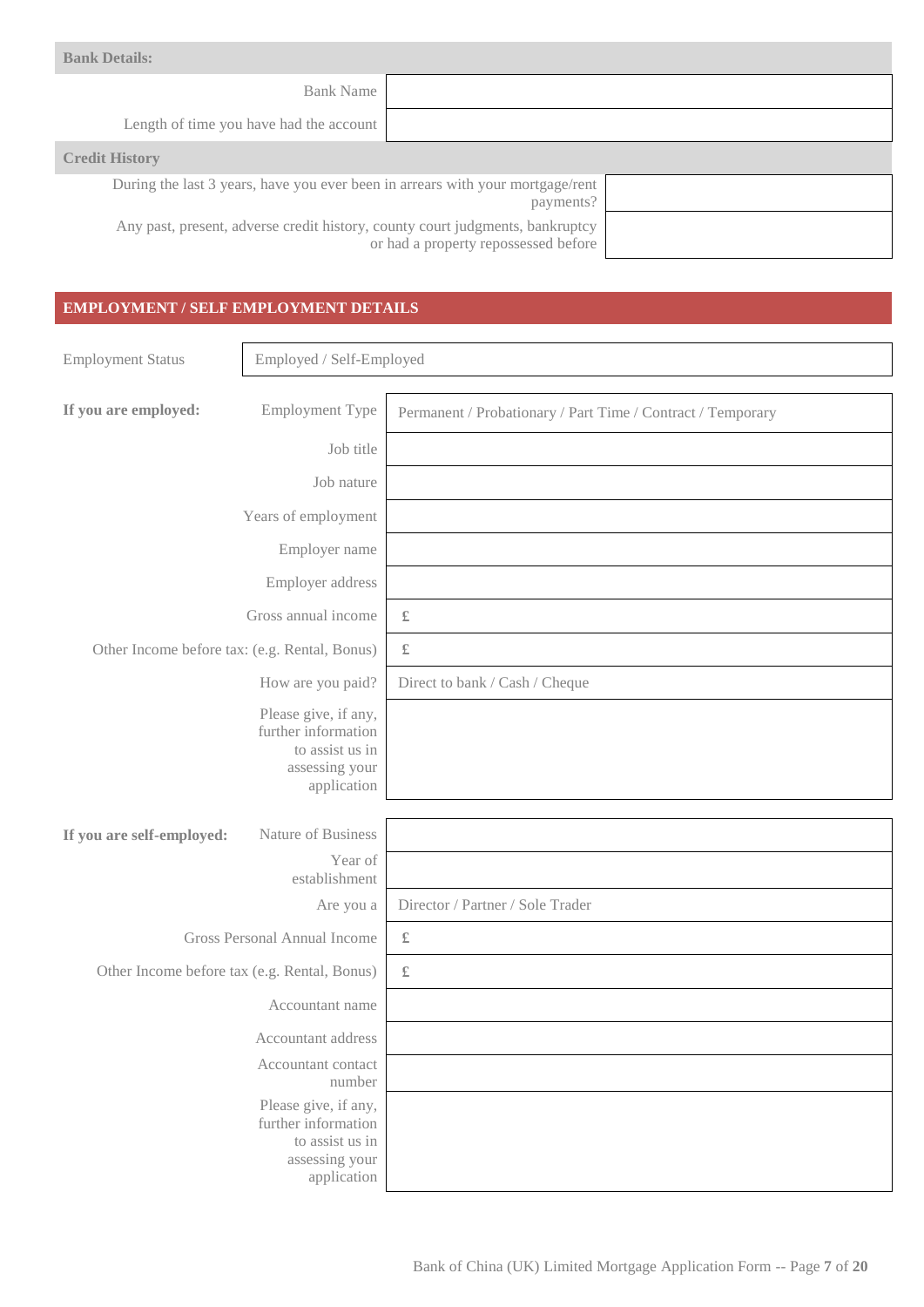# **PERSONAL DETAILS (FOURTH APPLICANT)**

| Relationship with First Applicant            |                                                                                    |           |                                                                                                                    |
|----------------------------------------------|------------------------------------------------------------------------------------|-----------|--------------------------------------------------------------------------------------------------------------------|
| Title                                        | Mr / Mrs / Miss / Ms / Other:                                                      |           |                                                                                                                    |
| Surname                                      |                                                                                    |           |                                                                                                                    |
| Forenames                                    |                                                                                    |           |                                                                                                                    |
| Date of Birth                                |                                                                                    |           |                                                                                                                    |
| Intended retirement age                      |                                                                                    |           |                                                                                                                    |
| Nationality                                  |                                                                                    |           |                                                                                                                    |
| Country of Residence                         |                                                                                    |           |                                                                                                                    |
| Residency status                             | British Citizen / Indefinite / Work Permit / Post Study / Other:                   |           |                                                                                                                    |
| Current address                              |                                                                                    |           |                                                                                                                    |
|                                              |                                                                                    |           |                                                                                                                    |
|                                              |                                                                                    | Postcode  |                                                                                                                    |
| Years/Months at this address                 | years                                                                              | months    |                                                                                                                    |
| Home Tel number                              |                                                                                    |           | To ensure we carry out your instructions correctly, to help                                                        |
| Other Contact number                         |                                                                                    |           | us continually improve our service and in the interest of<br>security, we may monitor and/or record your telephone |
| E-mail Address                               |                                                                                    |           | calls, e-messages, emails and other communications with<br>us.                                                     |
|                                              | Please only supply your email address if you wish to be contacted by us via email. |           |                                                                                                                    |
| Preferred contact method                     | Home No. / Other No. / E-mail / No Preference                                      |           |                                                                                                                    |
| Previous addresses                           |                                                                                    |           |                                                                                                                    |
| (If less than 3 years<br>at current address) |                                                                                    |           |                                                                                                                    |
|                                              |                                                                                    | Postcode  |                                                                                                                    |
| Years/Months at this address                 | years                                                                              | months    |                                                                                                                    |
| <b>Marital Status</b>                        | Single / Married / Civil Partnership / Widowed / Divorced / Other:                 |           |                                                                                                                    |
| Dependants (Name and age)                    |                                                                                    |           |                                                                                                                    |
|                                              |                                                                                    |           |                                                                                                                    |
| <b>Residential Status</b>                    |                                                                                    |           |                                                                                                                    |
| <b>Residential Status</b>                    | Home Owner / Tenant / Living with Parents / Other                                  |           |                                                                                                                    |
| <b>For Home Owner:</b>                       | Is this property to be sold?                                                       | Yes / No  |                                                                                                                    |
|                                              | What is the expected selling price of your property?                               | £         |                                                                                                                    |
|                                              | Is the property mortgaged?                                                         | Yes / No  |                                                                                                                    |
|                                              | Mortgage outstanding amount?                                                       | £         |                                                                                                                    |
| <b>For Tenant:</b>                           | Rent per month                                                                     | £         |                                                                                                                    |
| <b>For Living With Parents:</b>              | Rent per month                                                                     | $\pounds$ |                                                                                                                    |
| For Other:                                   | Rent per month                                                                     | $\pounds$ |                                                                                                                    |

Bank of China (UK) Limited Mortgage Application Form -- Page **8** of **20**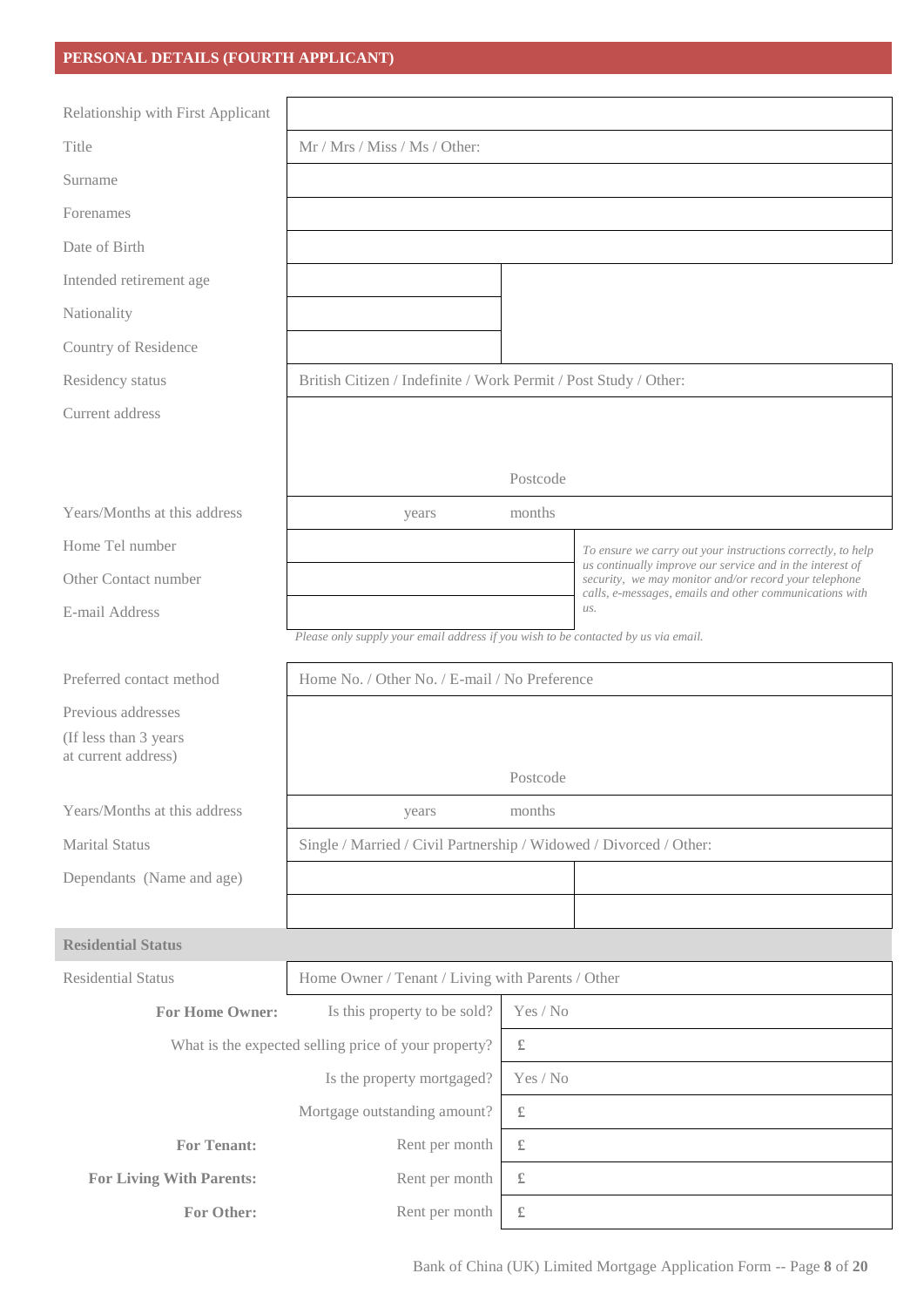| <b>Bank Details:</b>                                                                                                  |  |  |  |
|-----------------------------------------------------------------------------------------------------------------------|--|--|--|
| <b>Bank Name</b>                                                                                                      |  |  |  |
| Length of time you have had the account                                                                               |  |  |  |
| <b>Credit History</b>                                                                                                 |  |  |  |
| During the last 3 years, have you ever been in arrears with your mortgage/rent<br>payments?                           |  |  |  |
| Any past, present, adverse credit history, county court judgments, bankruptcy<br>or had a property repossessed before |  |  |  |

| <b>Employment Status</b>                                                                        | Employed / Self-Employed                                                                        |                                                             |
|-------------------------------------------------------------------------------------------------|-------------------------------------------------------------------------------------------------|-------------------------------------------------------------|
| If you are employed:                                                                            | <b>Employment Type</b>                                                                          | Permanent / Probationary / Part Time / Contract / Temporary |
|                                                                                                 | Job title                                                                                       |                                                             |
|                                                                                                 | Job nature                                                                                      |                                                             |
|                                                                                                 | Years of employment                                                                             |                                                             |
|                                                                                                 | Employer name                                                                                   |                                                             |
|                                                                                                 | Employer address                                                                                |                                                             |
|                                                                                                 | Gross annual income                                                                             | $\pounds$                                                   |
| Other Income before tax: (e.g. Rental, Bonus)                                                   |                                                                                                 | $\pounds$                                                   |
|                                                                                                 | How are you paid?                                                                               | Direct to bank / Cash / Cheque                              |
|                                                                                                 | Please give, if any,<br>further information<br>to assist us in<br>assessing your<br>application |                                                             |
| If you are self-employed:                                                                       | Nature of Business                                                                              |                                                             |
|                                                                                                 | Year of<br>establishment                                                                        |                                                             |
|                                                                                                 | Are you a                                                                                       | Director / Partner / Sole Trader                            |
|                                                                                                 | Gross Personal Annual Income                                                                    | $\pounds$                                                   |
| Other Income before tax (e.g. Rental, Bonus)                                                    |                                                                                                 | $\pounds$                                                   |
|                                                                                                 | Accountant name                                                                                 |                                                             |
| Accountant address                                                                              |                                                                                                 |                                                             |
| Accountant contact<br>number                                                                    |                                                                                                 |                                                             |
| Please give, if any,<br>further information<br>to assist us in<br>assessing your<br>application |                                                                                                 |                                                             |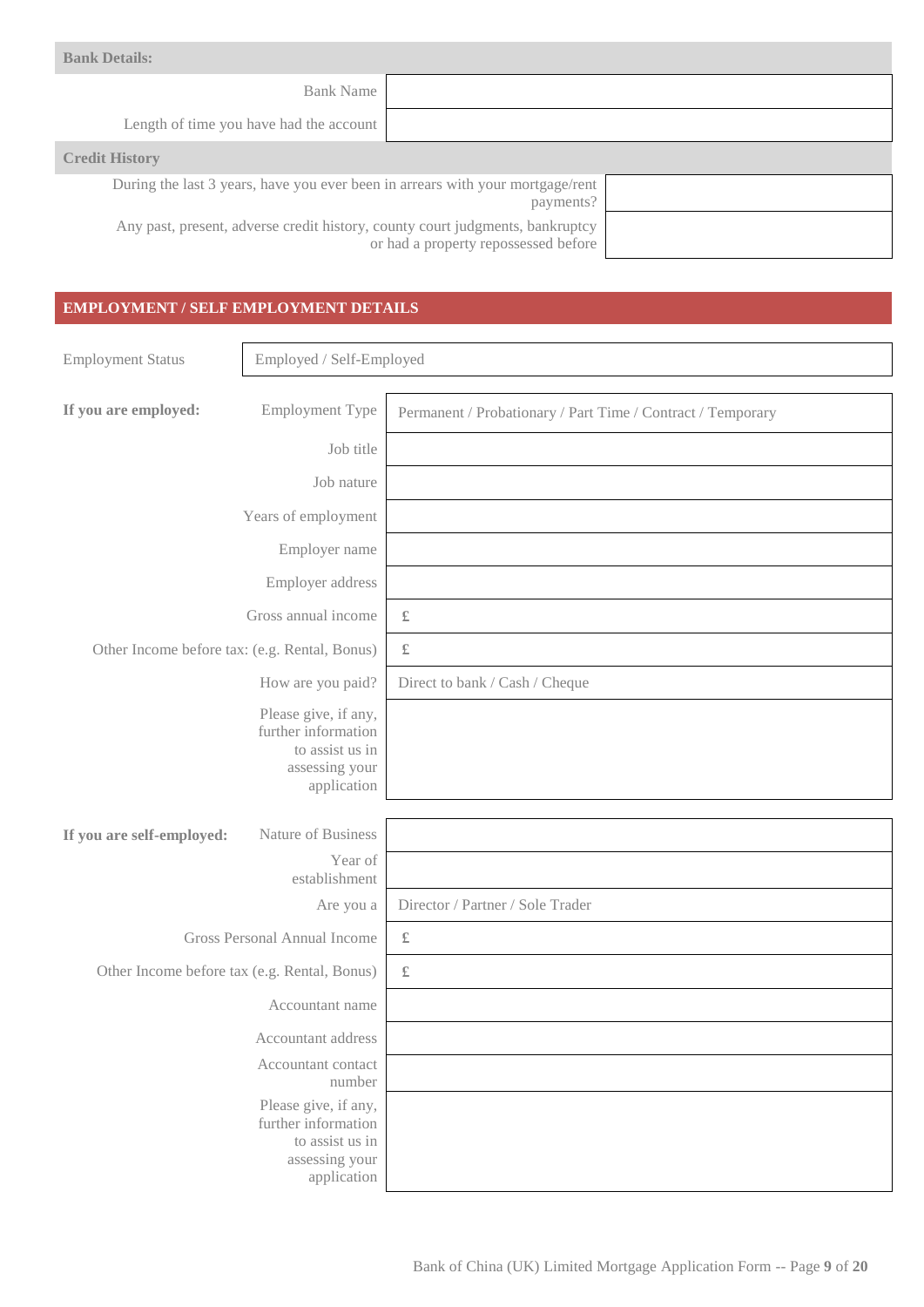## **MORTGAGE REQUIREMENTS AND PROPERTY DETAILS**

| <b>Property Purpose</b>                                                                                                               | Main Residence / Buy to Let / Commercial          |          |  |
|---------------------------------------------------------------------------------------------------------------------------------------|---------------------------------------------------|----------|--|
| Loan Purpose                                                                                                                          | Purchase / Re-Mortgage / Release of Equity        |          |  |
| Amount required                                                                                                                       | $\pmb{\mathfrak{L}}$                              |          |  |
| Repayment Period required                                                                                                             |                                                   | years    |  |
| Address of the property to be<br>mortgaged:                                                                                           |                                                   |          |  |
|                                                                                                                                       |                                                   | Postcode |  |
| Purchase Price (If applicable)                                                                                                        | $\pmb{\mathfrak{L}}$                              |          |  |
| Valuation                                                                                                                             | £                                                 |          |  |
| Please state the amount and<br>source(s) of deposit                                                                                   |                                                   |          |  |
| Are you borrowing or being given<br>any other money to assist with the<br>purchase of this property, in<br>addition to this Mortgage? | Yes / No                                          |          |  |
| Is the property a new build                                                                                                           | Yes / No                                          |          |  |
| If yes, any incentives offered                                                                                                        |                                                   |          |  |
| The Property is                                                                                                                       | Freehold / Leasehold / Feudal / Share of Freehold |          |  |
| Lease remaining (If applicable)                                                                                                       |                                                   | years    |  |
| Will at least 40% of the property be used for residential use?                                                                        |                                                   | Yes / No |  |
| Will you personally use the property for residential use?                                                                             |                                                   | Yes / No |  |
| If No, please provide what percentage of the property will used for<br>residential use:                                               |                                                   |          |  |
| What other purpose will the property be used for (e.g. let to tenants,<br>let to family, part business part private)                  |                                                   |          |  |
| Person(s) intending to live in the property (Not applicable for Buy-to-Let):                                                          |                                                   |          |  |
| Name                                                                                                                                  |                                                   | Age      |  |
| Name                                                                                                                                  |                                                   | Age      |  |
| Name                                                                                                                                  |                                                   | Age      |  |
| Name                                                                                                                                  |                                                   | Age      |  |
| Is the property being purchased with sitting tenants (BTL only)?                                                                      |                                                   |          |  |

Yes / No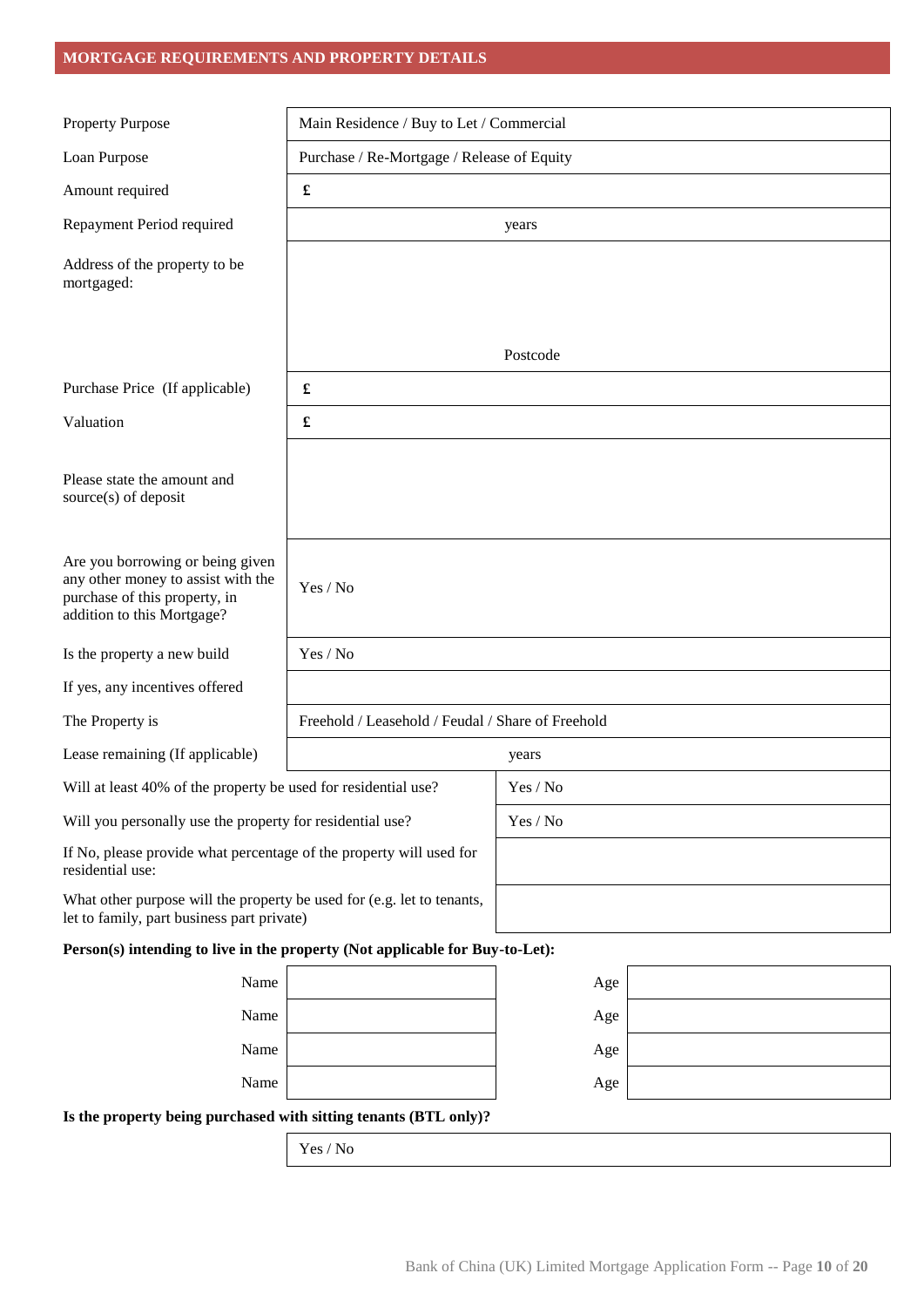| Who should the valuer contact to gain access to the property: |  |                                                                                                       |  |
|---------------------------------------------------------------|--|-------------------------------------------------------------------------------------------------------|--|
| Name                                                          |  | Contact number:                                                                                       |  |
| Vendor or Estate Agent selling the property:                  |  |                                                                                                       |  |
| Firm name                                                     |  |                                                                                                       |  |
| Contact person                                                |  | Contact number                                                                                        |  |
| Address                                                       |  |                                                                                                       |  |
|                                                               |  | Solicitor or Licensed Conveyancers who will act for you (Min. 2 principals in the firm are required): |  |
| Firm name                                                     |  |                                                                                                       |  |
|                                                               |  |                                                                                                       |  |
| Firm Address                                                  |  |                                                                                                       |  |
| <b>Contact Person</b>                                         |  |                                                                                                       |  |
| Contact number                                                |  |                                                                                                       |  |

| <b>BUY TO LET APPLICATION ONLY</b>                                                                                                                                                                       |          |
|----------------------------------------------------------------------------------------------------------------------------------------------------------------------------------------------------------|----------|
| <b>Regulated Buy to Let</b>                                                                                                                                                                              |          |
| Do you or any related person* intend to live in the property in the future?                                                                                                                              | Yes / No |
| <b>Consumer Buy to Let</b>                                                                                                                                                                               |          |
| 1. Is this your first Buy to Let mortgage?                                                                                                                                                               | Yes / No |
| 2. Is this a let to buy transaction (let current property to buy a new residence)?                                                                                                                       | Yes / No |
| 3. Have you or a related person <sup>*</sup> occupied the property since purchase?                                                                                                                       | Yes / No |
| 4. Have you acquired the property being mortgaged from a means other than a purchase<br>e.g. gifted, inherited? If yes, please provide details:                                                          | Yes / No |
|                                                                                                                                                                                                          |          |
| <b>Investment Property Loan (IPL)</b>                                                                                                                                                                    |          |
| Is the loan wholly or predominantly for the purposes of a business carried on by you or<br>intended to be carried on by you?<br>If yes, please sign the Investment Property Loan Declaration on page 20. | Yes / No |
|                                                                                                                                                                                                          |          |

#### **Foreign Currency Loan**

Please complete the questions below to enable us to determine if your loan will be a foreign currency loan

In which currency(ies) is your income denominated?\*\*

Which country(ies) are you a resident of?

If resident in more than one EEA state, which EEA state is your primary residence?

\*A related person can be spouse, parent, brother, sister, child, grandparent, grandchild, civil partner or a person (whether or not of the opposite sex) whose relationship with that person has the characteristics of the relationship between husband and wife. \*\*Consider all types of income to be used for repayment of the mortgage including e.g. earned income, income from letting the property etc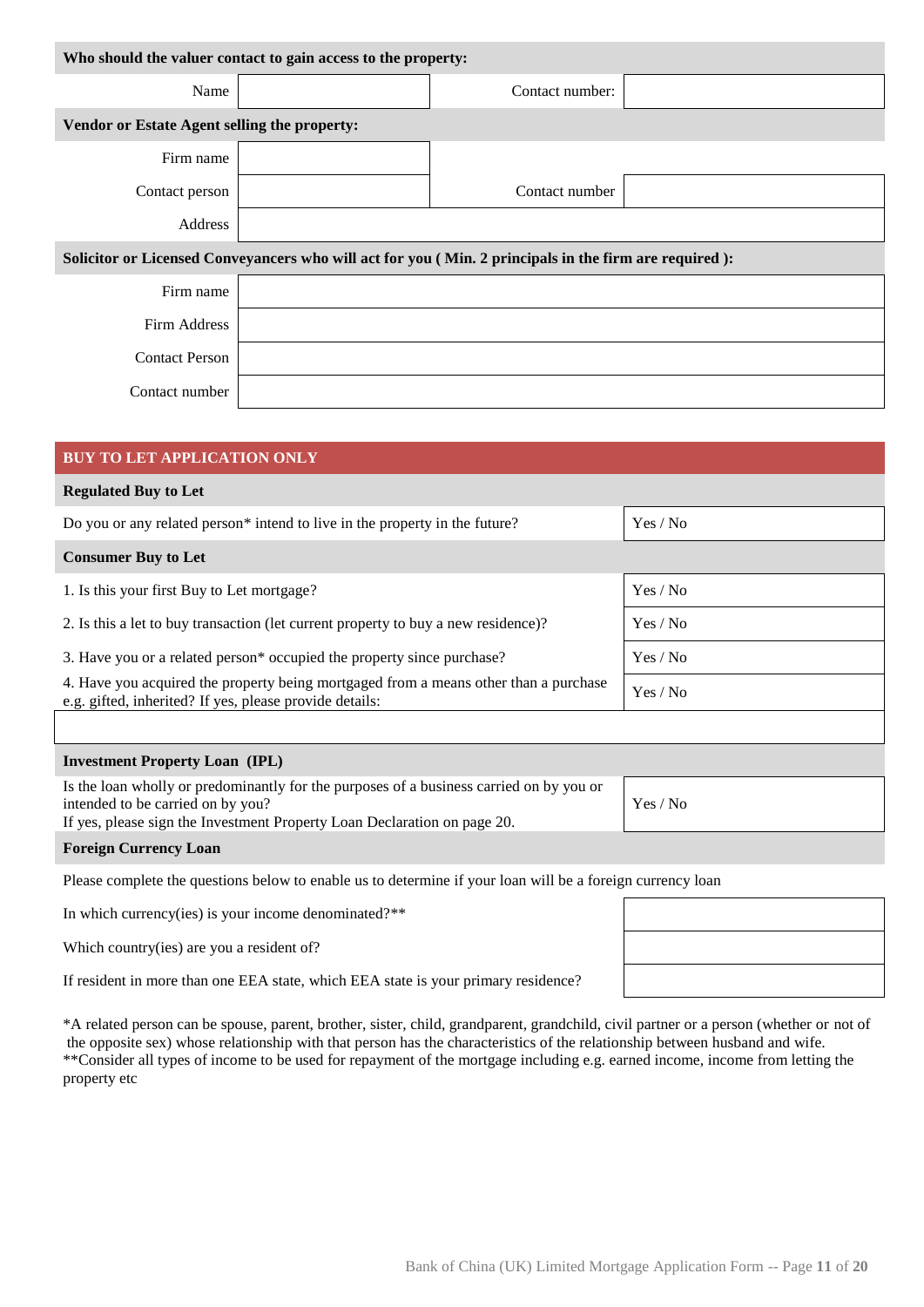#### **ADDITIONAL INFORMATION (IF APPLICABLE)**

**If the term of the mortgage takes you past your retirement age, how do you intend to meet the repayments?**

| Applicant 1 |  |
|-------------|--|
| Applicant 2 |  |
| Applicant 3 |  |
| Applicant 4 |  |

**Please use this section to note any additional information or requirements (if any) for your application:**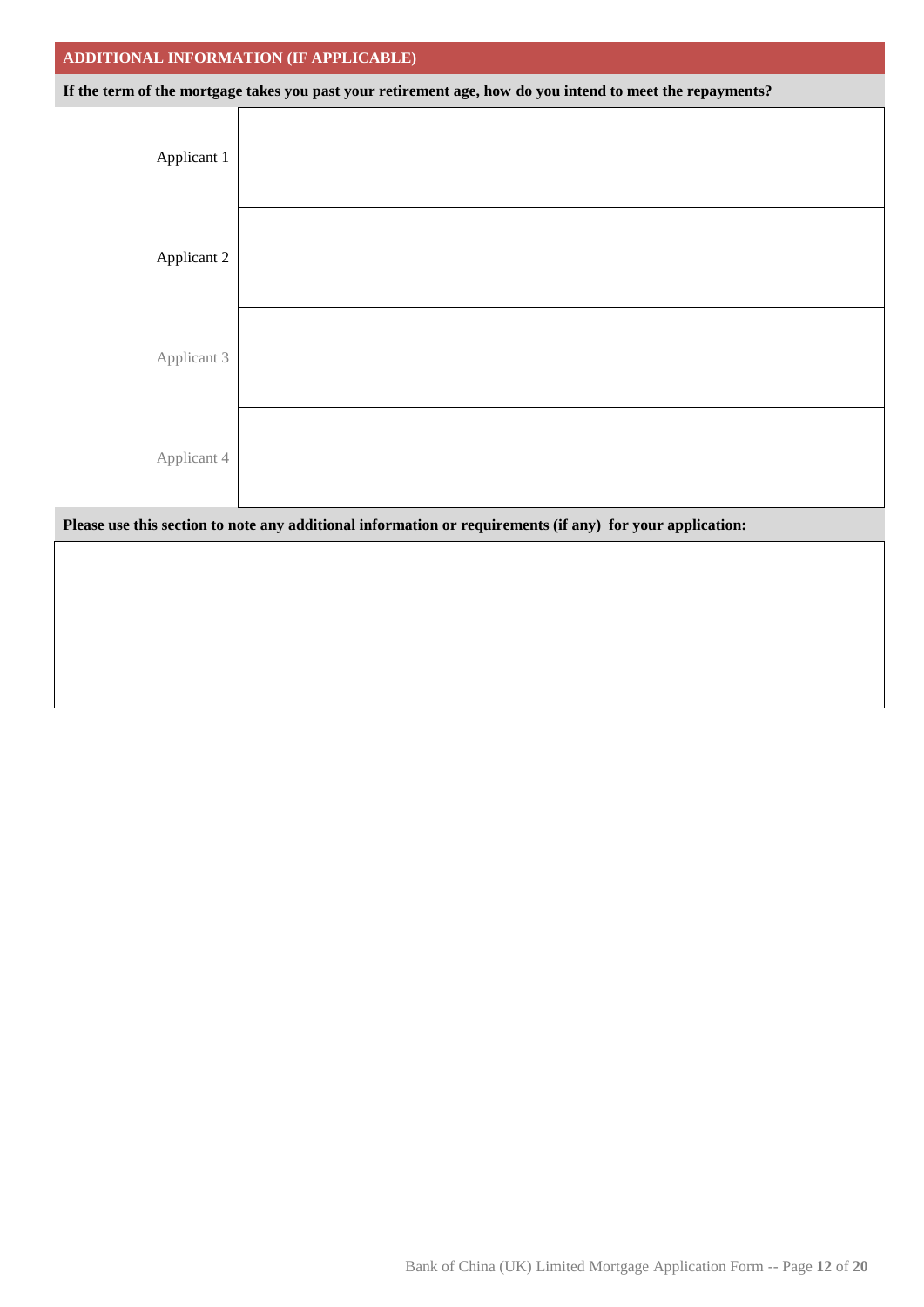# **STATEMENT OF INCOME AND EXPENDITURE**

| STATEMENT OF INCOME AND EXPENDITURE              |                      |                      |
|--------------------------------------------------|----------------------|----------------------|
| <b>Annual Income:</b>                            | <b>Applicant 1</b>   | <b>Applicant 2</b>   |
| Gross Salary/Pre-tax net profit                  | $\pmb{\mathfrak{L}}$ | $\pmb{\mathfrak{L}}$ |
| Previous year Discretionary Net Bonus/Commission | $\pmb{\mathfrak{L}}$ | £                    |
| Dividends                                        | $\pmb{\mathfrak{L}}$ | $\mathbf f$          |
| Rental Income                                    | $\pmb{\mathfrak{L}}$ | $\pmb{\mathfrak{L}}$ |
| <b>Benefits</b>                                  | $\pmb{\mathfrak{L}}$ | $\pmb{\mathfrak{L}}$ |
| Other Income (give details)                      | $\pmb{\mathfrak{L}}$ | $\mathbf f$          |
| <b>Financial Commitments:</b>                    |                      |                      |
| Proposed Bank of China Mortgage:                 |                      |                      |
| Loan Repayments per annum                        | $\pmb{\mathfrak{L}}$ |                      |
| <b>Current Outstanding balance</b>               | $\pmb{\mathfrak{L}}$ | $\pmb{\mathfrak{L}}$ |
| <b>Maturity Date</b>                             |                      |                      |
| Existing Loan, Lender name:                      |                      |                      |
| Loan Repayments per annum                        | $\pmb{\mathfrak{L}}$ |                      |
| <b>Current Outstanding balance</b>               | $\pmb{\mathfrak{L}}$ | $\mathbf f$          |
| <b>Maturity Date</b>                             |                      |                      |
| Credit Card                                      |                      |                      |
| <b>Annual Payment</b>                            | $\pmb{\mathfrak{L}}$ | $\pmb{\pmb{\cdot}}$  |
| <b>Current Oustanding balance</b>                | $\pmb{\mathfrak{L}}$ | £                    |
| Hire Purchase                                    |                      |                      |
| Annual Payment                                   | $\pmb{\mathfrak{L}}$ |                      |
| <b>Current Oustanding balance</b>                | $\pmb{\mathfrak{L}}$ | £                    |
| <b>Maturity Date</b>                             |                      |                      |
| Other existing loans                             |                      |                      |
| <b>Annual Payment</b>                            | $\pmb{\mathfrak{L}}$ | $\pmb{\mathfrak{L}}$ |
| <b>Current Oustanding balance</b>                | $\pmb{\mathfrak{L}}$ |                      |
|                                                  |                      |                      |

| Tax                                                                | £ | £ |
|--------------------------------------------------------------------|---|---|
| National Insurance                                                 | £ | £ |
| Other Tax                                                          | £ | £ |
| Life Assurance/Pension Contribution                                | £ | £ |
| Council Tax                                                        | £ | £ |
| Ground Rent/Service Charge                                         | £ | £ |
| Water, Electricity, Gas, Telephone, television, broadband          | £ | £ |
| <b>Building/Contents Insurance</b>                                 | £ | £ |
| Food and Clothing                                                  | £ | £ |
| House Maintenance and repairs                                      | £ | £ |
| Expenses relating to cars (Insurance, maintenance, fuel, tax, etc) | £ | £ |
| <b>Other Transportation costs</b>                                  | £ | £ |
| <b>Household Goods</b>                                             | £ | £ |
| <b>School Fees</b>                                                 | £ | £ |
| Other Expenses (holidays, entertainments, leisure, etc)            | £ | £ |
|                                                                    |   |   |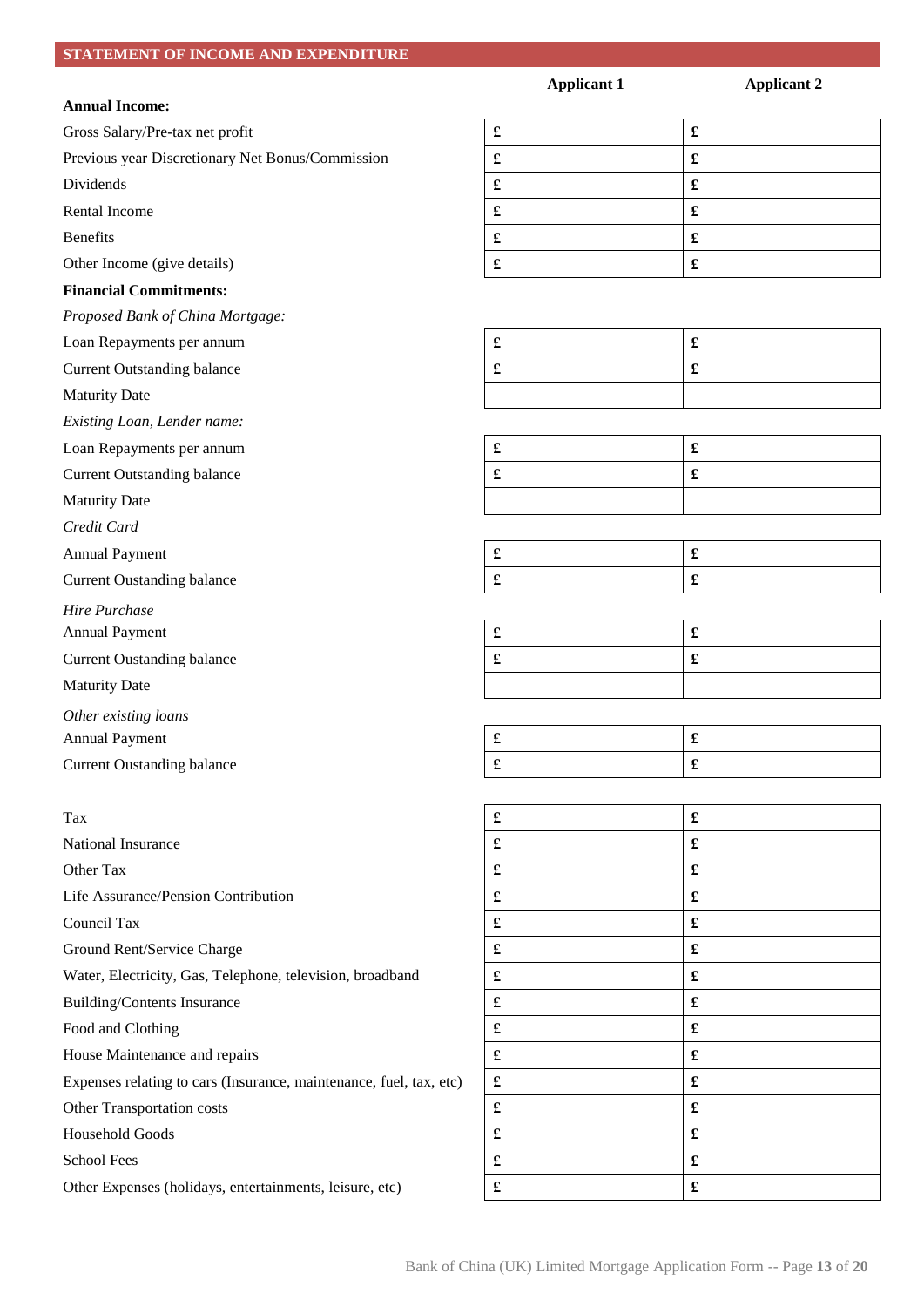# **STATEMENT OF INCOME AND EXPENDITURE**

# **Applicant 3 Applicant 4 Annual Income:**

| Gross Salary/Pre-tax net profit                                    | $\pounds$ | $\pounds$ |
|--------------------------------------------------------------------|-----------|-----------|
| Previous year Discretionary Net Bonus/Commission                   | $\pounds$ | $\pounds$ |
| Dividends                                                          | $\pounds$ | $\pounds$ |
| Rental Income                                                      | $\pounds$ | $\pounds$ |
| <b>Benefits</b>                                                    | $\pounds$ | $\pounds$ |
| Other Income (give details)                                        | $\pounds$ | $\pounds$ |
| <b>Financial Commitments:</b>                                      |           |           |
| Proposed Bank of China Mortgage:                                   |           |           |
| Loan Repayments per annum                                          | $\pounds$ | $\pounds$ |
| <b>Current Outstanding balance</b>                                 | $\pounds$ | $\pounds$ |
| Maturity Date                                                      |           |           |
| Existing Loan, Lender name:                                        |           |           |
| Loan Repayments per annum                                          | $\pounds$ | $\pounds$ |
| <b>Current Outstanding balance</b>                                 | $\pounds$ | $\pounds$ |
| Maturity Date                                                      |           |           |
| Credit Card                                                        |           |           |
| Annual Payment                                                     | $\pounds$ | $\pounds$ |
| <b>Current Oustanding balance</b>                                  | $\pounds$ | $\pounds$ |
| Hire Purchase                                                      |           |           |
| Annual Payment                                                     | $\pounds$ | $\pounds$ |
| <b>Current Oustanding balance</b>                                  | $\pounds$ | $\pounds$ |
| Maturity Date                                                      |           |           |
| Other existing loans                                               |           |           |
| Annual Payment                                                     | $\pounds$ | $\pounds$ |
| <b>Current Oustanding balance</b>                                  | $\pounds$ | $\pounds$ |
|                                                                    |           |           |
| Tax                                                                | £         | $\pounds$ |
| National Insurance                                                 | £         | $\pounds$ |
| Other Tax                                                          | $\pounds$ | $\pounds$ |
| Life Assurance/Pension Contribution                                | $\pounds$ | $\pounds$ |
| Council Tax                                                        | $\pounds$ | $\pounds$ |
| Ground Rent/Service Charge                                         | $\pounds$ | $\pounds$ |
| Water, Electricity, Gas, Telephone, television, broadband          | $\pounds$ | $\pounds$ |
| <b>Building/Contents Insurance</b>                                 | $\pounds$ | $\pounds$ |
| Food and Clothing                                                  | $\pounds$ | $\pounds$ |
| House Maintenance and repairs                                      | $\pounds$ | $\pounds$ |
| Expenses relating to cars (Insurance, maintenance, fuel, tax, etc) | $\pounds$ | $\pounds$ |
| Other Transportation costs                                         | $\pounds$ | $\pounds$ |
| <b>Household Goods</b>                                             | $\pounds$ | $\pounds$ |
| School Fees                                                        | $\pounds$ | $\pounds$ |
| Other Expenses (holidays, entertainments, leisure, etc)            | $\pounds$ | $\pounds$ |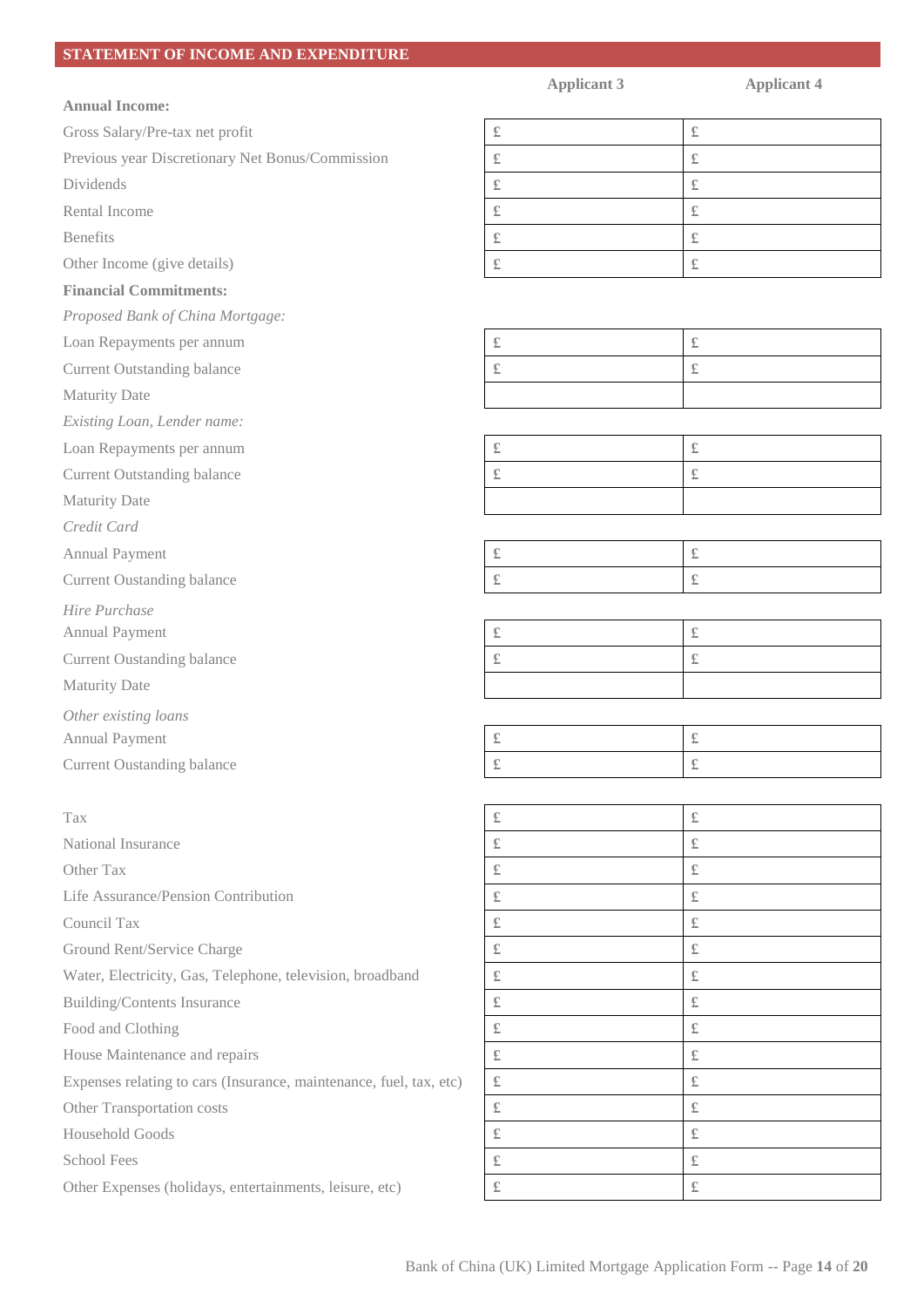#### **INTERMEDIARY USE ONLY (TO BE COMPLETED BY BROKERS ONLY)**

#### **Please note: We are unable to process applications for intermediaries who are not authorised by the FCA to carry our mortgage business.**

| Name of Intermediary (company)                                                                                                                                                        |                           |                                                     |             |
|---------------------------------------------------------------------------------------------------------------------------------------------------------------------------------------|---------------------------|-----------------------------------------------------|-------------|
| Financial Services Register No.                                                                                                                                                       |                           |                                                     |             |
| Tel number                                                                                                                                                                            |                           |                                                     |             |
| Fax number                                                                                                                                                                            |                           |                                                     |             |
| Address                                                                                                                                                                               |                           |                                                     |             |
|                                                                                                                                                                                       |                           | Postcode                                            |             |
| Name of contact                                                                                                                                                                       |                           |                                                     |             |
| Will this party be receiving<br>commission?                                                                                                                                           |                           | Yes / No                                            |             |
| Was this mortgage sale advised?                                                                                                                                                       |                           | Yes / No                                            |             |
| For mortgage arranging are you?                                                                                                                                                       |                           | Directly Authorised / Appointed Representative (AR) |             |
| Intermediary firms must have registered with the FCA to be able to advise on CBTL business.<br>Are you registered to provide advice on Consumer Buy to Let Mortgages (CBTL)? Yes / No |                           |                                                     |             |
| For Appointed Representative (AR) only:                                                                                                                                               |                           |                                                     |             |
|                                                                                                                                                                                       | Full name of principal    |                                                     |             |
| Financial Services Register No. of principal                                                                                                                                          |                           |                                                     |             |
| Will the principal above be receiving commission                                                                                                                                      |                           |                                                     | Yes / No    |
| <b>Fees Payable:</b>                                                                                                                                                                  |                           |                                                     |             |
|                                                                                                                                                                                       | Amount                    | When is it payable?                                 | Refundable? |
| Brokerage fee                                                                                                                                                                         | $\pounds$                 |                                                     | Yes / No    |
| Others (please state)                                                                                                                                                                 | £                         |                                                     | Yes / No    |
| <b>Procuration Fees Payable:</b>                                                                                                                                                      |                           |                                                     |             |
| How the payment will be made                                                                                                                                                          |                           | Electronic Payment / Cheque                         |             |
| For electronic payment:                                                                                                                                                               | <b>Account Name</b>       |                                                     |             |
|                                                                                                                                                                                       | Sort Code                 |                                                     |             |
|                                                                                                                                                                                       | <b>Account Number</b>     |                                                     |             |
| For Cheque payment:                                                                                                                                                                   | Company account           |                                                     |             |
|                                                                                                                                                                                       | name<br>Cheque payable to |                                                     |             |
| <b>Declaration:</b>                                                                                                                                                                   |                           |                                                     |             |
|                                                                                                                                                                                       |                           |                                                     |             |

I confirm that I am acting on behalf of the applicant (s) and have their permission to process, disclose and receive their information. I confirm that, to the best of my knowledge and belief, the information contained in this application is true. I confirm that the applicant (s) have received and been given time to consider a Key Facts Illustration for the mortgage applied for.

#### **Signature:**

| Print Name |  |
|------------|--|
|------------|--|

Date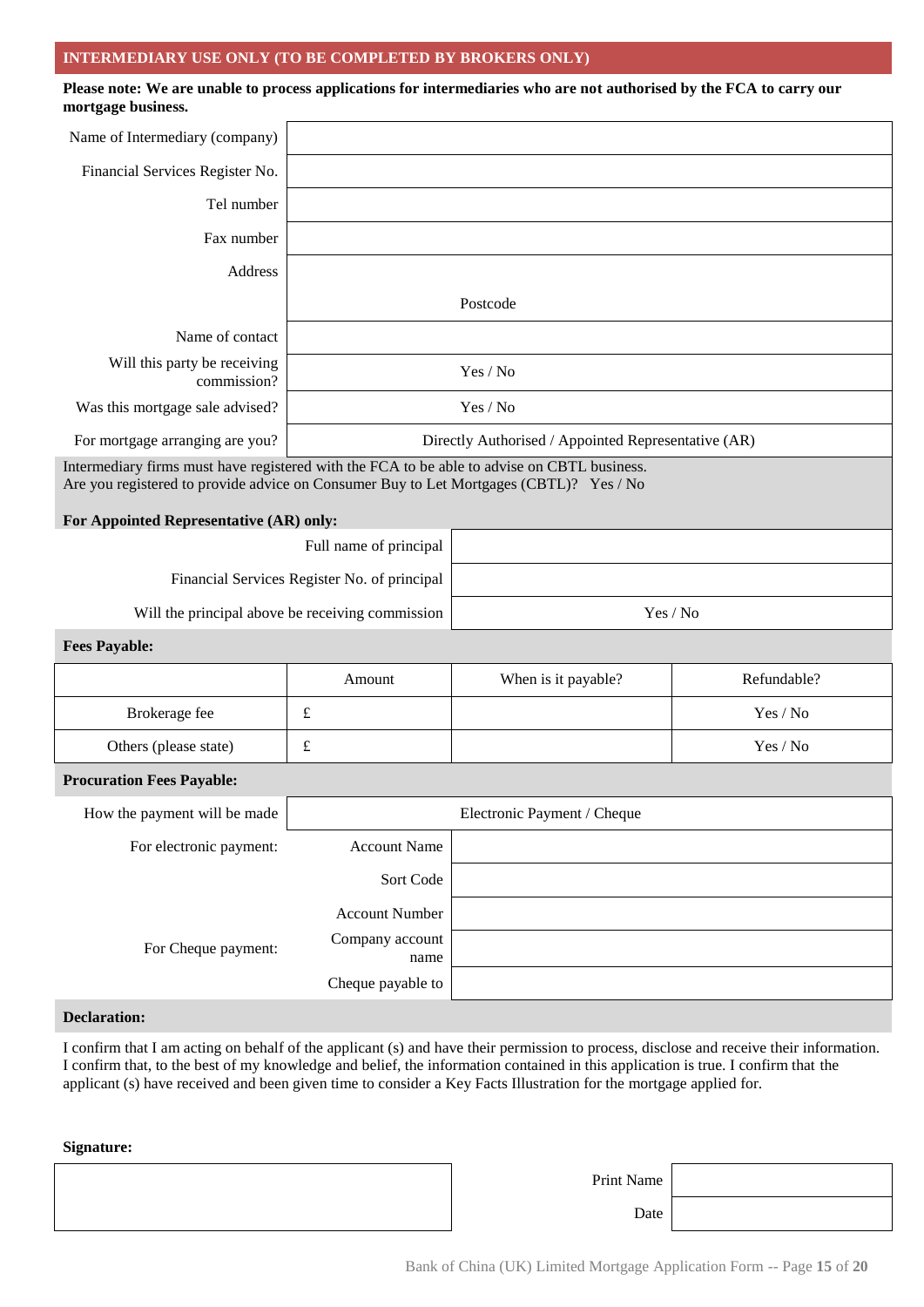#### **AUTHORITY AND DECLARATIONS**

#### **AUTHORITY TO COLLECT ARRANGEMENT FEE UPON ACCEPTANCE OF LOAN OFFER FROM THE BANK**

| I/We hereby authorise Bank of China (UK) Limited to debit my/our account number_ |                                                        |                                                           |                       |
|----------------------------------------------------------------------------------|--------------------------------------------------------|-----------------------------------------------------------|-----------------------|
| for the Arrangement Fee of $\mathbf{\pounds}$                                    |                                                        | the Booking Fee (for Fixed Rate Mortgage product only) of |                       |
|                                                                                  | and the Telegraphic Transfer Fee of $\hat{\mathbf{f}}$ |                                                           | in relation to my/our |
| mortgage application.                                                            |                                                        |                                                           |                       |

#### **Important Information**

The Arrangement Fee is charged upon acceptance of the Offer Letter and is **NON-REFUNDABLE**. The Fund Transfer fee is in relation to the transfer of loan funds to your solicitors client account.

#### **AUTHORITY TO CARRY OUT A VALUATION FOR MORTGAGE PURPOSES AND PAYMENT OF FEES**

I / We hereby authorise Bank of China (UK) Limited to arrange a valuation to be carried out for the purposes of assessing my/our mortgage application. Please debit my / our account numbered **\_\_\_\_\_\_\_\_\_\_\_\_\_\_\_\_\_\_\_\_\_\_\_\_\_\_\_\_\_\_\_\_\_\_\_\_\_\_\_\_\_\_** with Bank of China (UK) Limited for the cost of  $\mathbf{\pounds}$ 

#### **Important Information**

Once the valuer has been instructed, the fee is non-refundable, unless I / we give at least 24 hours notice before the actual inspection date.

#### **AUTHORITY TO COLLECT MORTGAGE PAYMENTS FROM CURRENT ACCOUNT**

I / We hereby authorise Bank of China (UK) Limited to debit my / our account numbered **\_\_\_\_\_\_\_\_\_\_\_\_\_\_\_\_\_\_\_\_\_\_\_\_\_\_\_** with the amount required to make the monthly repayment to my loan account number

#### **Important Information**

Please note that the monthly repayment amount is subject to variation each time the Bank of England Base Rate changes.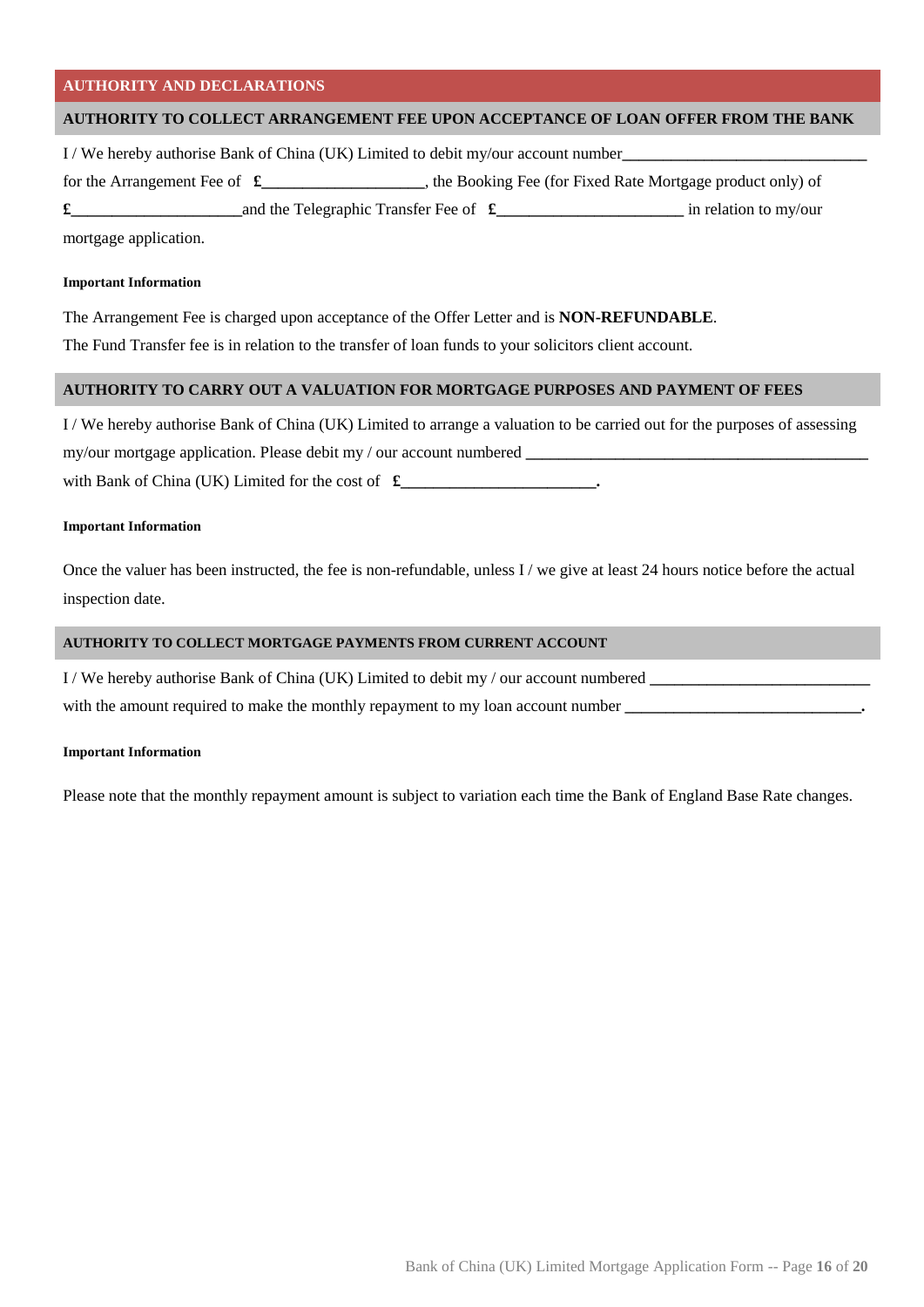#### **Mortgage Declaration**

These disclaimers, declarations and consents are important to you. Please read carefully before signing and before selecting appropriate "marketing preferences" boxes.

"**DPA**" means the Data Protection Act 1998.

"**Personal Information**" means any personal data as defined in the DPA, including, but not limited to, any such data which consists of a name, address, e-mail address, date of birth, gender, identification numbers, income, employment, assets, liabilities, source of funds, payment records, personal references, investment objectives, financial plans, credit reports and other financially-related information as well as information relating to habits, personality, travel or movement details, lifestyle, leisure activities, qualifications and employment history.

**"You/Your/Yours"** means the customer(s) applying for the mortgage product.

**"We/Us/Our/Ours or the Bank"** means Bank of China (UK) Limited.

#### **1. Data Protection and marketing preferences**

#### **What we will use your information for:**

1.1. When you apply for the Mortgage, or any other account or other services with us, you authorise us and agree that we may collect, use and process your Personal Information, in each case in accordance with the DPA, in order to:

(a) enable us to assist you select and apply for and, where applicable, evaluate your application for the Loan and the Mortgage and / or any account, product or service;

- (b) provide you with the Loan and the Mortgage and / or any selected accounts, products and services;
- (c) contact you about the Mortgage and / or any accounts, products and services provided to you;
- (d) open, operate and collect on your account(s);
- (e) verify your identity;

(f) seek references or make searches with credit reference agencies about you as necessary for the Mortgage and / or any other accounts, products and services you apply for or that are provided to you;

- (g) meet any legal or regulatory requirement; and
- (h) carry out internal audit (including security), statistical, and record keeping activities.
- 1.2. Personal Information will be held by Bank of China (UK) Limited as data controller.
- 1.3. We will not disclose the Personal Information and other financial information that we hold about you and/or your Mortgage except:

(a) to third parties and members of the Bank of China (BOC) Group in connection with the provision of the Mortgage or provision of other accounts, products and services to you;

(b) to members of the BOC Group for the purpose of providing us with various IT and administration services supporting our business operations;

(c) where we, or third parties or members of the BOC Group processing Personal Information on our behalf, are required to do so by law, regulation or legal proceedings;

(d) where there is a change (or prospective change) in the ownership of any BOC Group company or their respective businesses, to the new or prospective owners;

(e) where we are seeking to recover sums owed to us or members of the BOC Group;

(f) to any person to whom the Bank has assigned or transferred or proposes or may propose to assign or transfer all or any of its rights and benefits under the Mortgage;

- (g) to any person with whom the Bank has entered or proposes or may propose to enter into any contractual arrangements in connection with the Mortgage;
- (h) to fraud prevention, law enforcement and credit reference agencies, to prevent crime, verify your identity and recover debt;
- (i) where our legitimate interests require such disclosure; or
- (j) where you have consented to the disclosure.
- 1.4. Apart from the information you give us, we may collect and use information about you from:
- (a) other account holders you are connected with;
- (b) other organisations, including credit reference agencies and fraud-prevention agencies;
- (c) your past and present employers, landlords, accountants, solicitors and lenders; and
- (d) the way you use our products and services.
- 1.5. We may seek references or make searches with credit reference agencies about you, including searches of the Electoral Register, to assist with processing your mortgage application or any application you make for any account, product or service. These credit reference agencies will record details of the searches on you, whether or not the account is opened and may include scoring methods. The information held on you by the credit reference agencies may be used by us and other companies for purposes of identification verification, credit decisions, debt recovery and the prevention of money laundering and fraud.
- 1.6. You may obtain a list of the credit reference agencies that we use by contacting us.
- 1.7. We may share your Personal Information, and information about any joint applicant, with credit reference agencies:

a) The credit reference agencies may add to your record details of our searches and your mortgage application, and this may be seen by other organisations that make searches.

b) We may also add to your record with the credit reference agencies details of your agreement with us, the payments you make under it, and any failure to keep to its terms.

c) An 'association' between joint applicants may be created at credit reference agencies. This may link your financial records, each of which will be taken into account in all future applications by either or both of you. This will continue until one of you successfully applies to the credit reference agencies to have the association removed.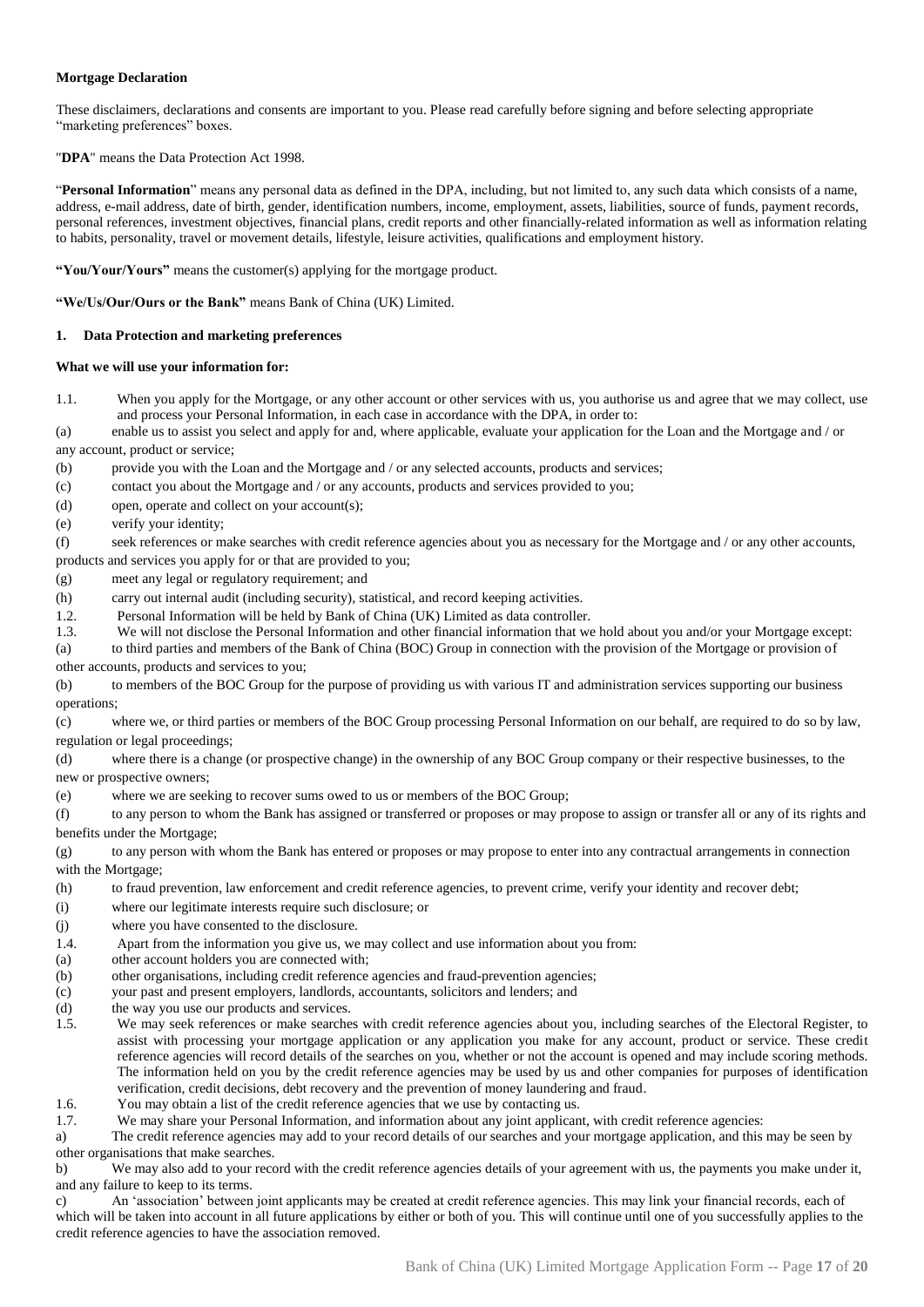- 1.8. If you are a joint applicant, you must be sure that you are entitled to:
- a) Reveal information about your joint applicant; and
- b) Authorise us to search, link or record information at credit reference agencies about you and anyone you have referred to.
- 1.9. We may check your details with fraud-prevention agencies when assessing your mortgage application and at any subsequent time in order to assess your ability to repay the Loan if you have failed to meet any of your Monthly Payments. If you provide false or inaccurate information and we suspect fraud, we will record this. This may be shared with other lenders.
- 1.10. Personal Information that we hold about you may be transferred to, and stored at, a location outside the European Economic Area (EEA), including, in particular the People's Republic of China. It may also be processed by staff operating outside the EEA (in particular in the People's Republic of China) who work for us or other BOC Group companies and/or third parties processing Personal Information on our behalf or on BOC Group members' behalf. If the Personal Information is transferred outside the EEA we will make this transfer in accordance with the DPA.
- 1.11. We may use any contact details you have provided to us, including your postal address, telephone number(s) (including your mobile telephone number) and email address to contact you for service related reasons. As such you must ensure that the contact details you provide are accurate and that you notify us promptly of any changes. Communications may contain confidential information and if you allow anyone else access to them, for example to your email or mobile telephone, they may be able to view such information.
- 1.12. Under the DPA, you may request in writing to see any Personal Information we hold on you, whether held electronically or on paper. Furthermore, you have the right to be told where the Personal Information about you is being processed, to be given descriptions of the data and its recipient(s), and to have the data supplied to you in an intelligible form. We may charge you for this service as permitted by the DPA.
- 1.13. To ensure that we carry out your instructions accurately, to help us to continually improve our service and in the interests of security, we may monitor and/or record your telephone calls, e-messages, emails and other internet communications with us, as permitted by law. Any such recordings remain our sole property.
- 1.14. We will keep your Personal Information for as long as it is necessary to fulfil the purposes for which it was collected or authorised by you, or to the extent permitted or required by law.

#### **Marketing preferences**

- 1.15. You understand that the Bank may contact you by post in order to provide you information about the Bank's own accounts, products and services as well as accounts, products and services of other companies within the Bank of China Group, that they think may be of interest to you, and if you do not want the Bank to do this, you can tick this box  $\Box$ .
- 1.16. You understand that the Bank may pass your details to other companies within the Bank of China Group, who may contact you by post and provide you with information on additional products and services that they think may be of interest to you, and that if you do not want the Bank to do this, you can tick this box  $\Box$ .
- 1.17. Please select the following boxes if you wish the Bank to contact you by telephone  $\square$  email  $\square$  SMS  $\square$  in order to provide you with information on additional products and services that we think may be of interest to you.

#### **2. Your declarations**

#### **You make the following declarations to Us:**

- 2.1 You confirm that all the information given in this Application Form is true and complete. You will notify the Bank immediately if any details stated in this Application Form or any supplementary forms (if applicable) change.
- 2.2 You agree to your Personal Information to be collected, processed and shared as described in section 1.1 to 1.14 above of this Mortgage Declaration. You authorise us to make any credit reference and other enquiries including, but not limited to, contacting previous or current employers in accordance with the Bank's standard procedures in connection with this application.
- 2.3 You understand that We may decline Your application if You do not meet Our lending criteria.
- 2.4 You authorise the Bank to instruct valuers to carry out a valuation of the property and you will make a payment to cover the valuation cost, which will not be refundable after the valuation has been carried out, unless at least 24 hours notice is given before the actual inspection date.
- 2.5 You acknowledge that we have recommended that a detailed inspection of the property is carried out. You also agree that the making of an advance or the granting of a loan in itself does not imply any warranty as to the reasonableness of the purchase price or value of Your property or its soundness of construction or state of repair.
- 2.6 You understand that the Bank may require you to provide evidence confirming source of funds for the deposit for the mortgage / acquisition of the property.
- 2.7 You confirm that a Key Facts Illustration has been provided to you in relation to this mortgage application.
- 2.8 You are aware that this application is construed by the English version and the Bank will not be held responsible for any misunderstanding that may be caused by any Chinese translation.
- 2.9 You agree that before signing this application You have received a copy of our Mortgage Tariff and You understand that these can be changed by Us.

#### **3. Applications via mortgage intermediaries**

If you apply for the mortgage through an intermediary, you understand that the intermediary is responsible for the level of service that they provide to you, whether advisory or non advisory. If the advice has been / is to be provided to you by an intermediary, the intermediary is responsible to you for any advice they give or any recommendation they make.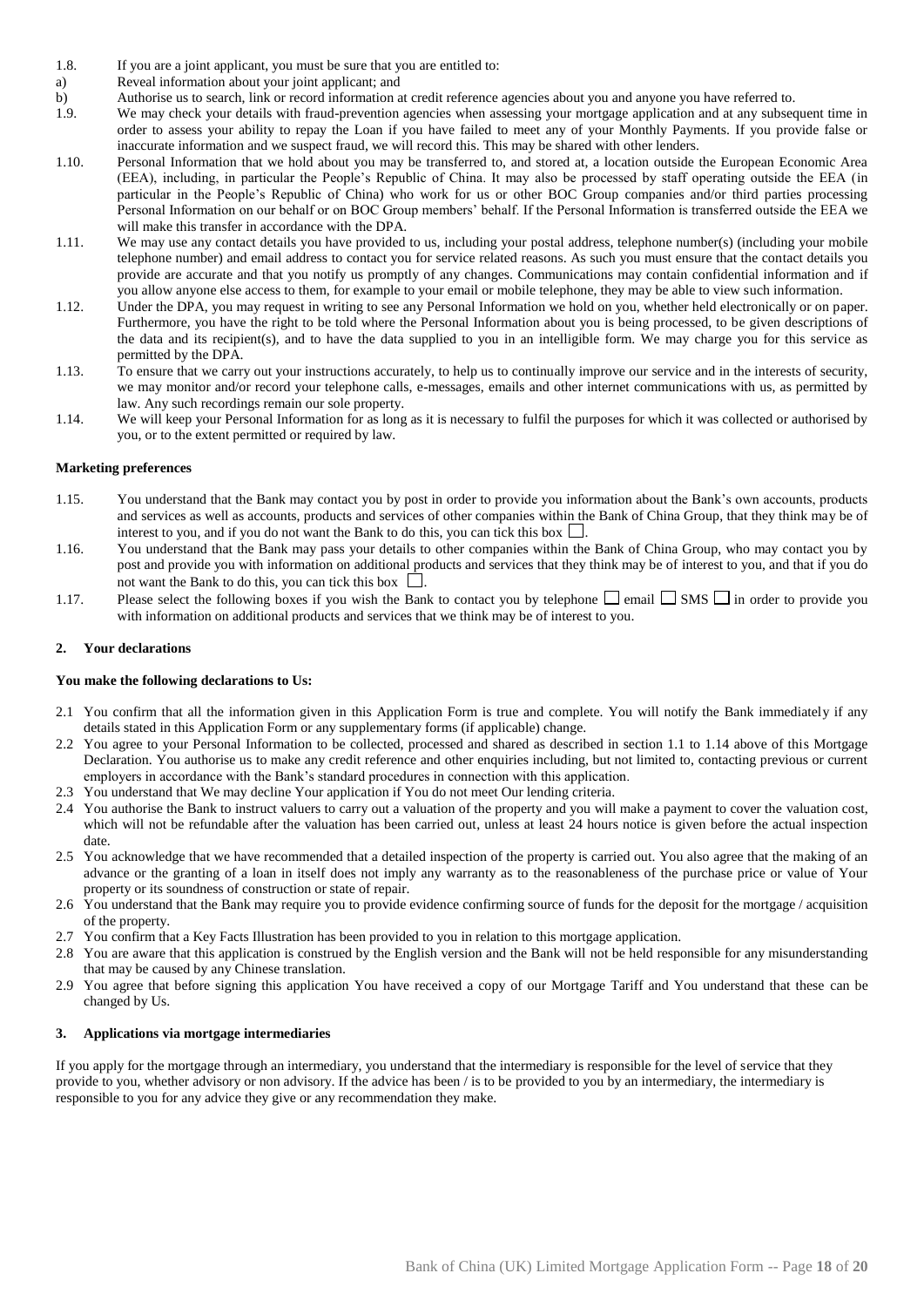# **YOUR HOME MAY BE REPOSSESSED IF YOU DO NOT KEEP UP REPAYMENTS ON YOUR MORTGAGE**

| Signature         |  |
|-------------------|--|
| <b>Print Name</b> |  |
| <b>Date</b>       |  |
|                   |  |
| <b>Signature</b>  |  |
| <b>Print Name</b> |  |
| <b>Date</b>       |  |
|                   |  |
| Signature         |  |
| <b>Print Name</b> |  |
| <b>Date</b>       |  |
|                   |  |
| Signature         |  |
| <b>Print Name</b> |  |
| <b>Date</b>       |  |

| <b>For Bank Use Only</b> |                      |                               |      |
|--------------------------|----------------------|-------------------------------|------|
| <b>Branch Ref</b>        | <b>Interest Rate</b> | <b>Loan Officer/Assistant</b> | Date |
|                          |                      |                               |      |
|                          |                      |                               |      |